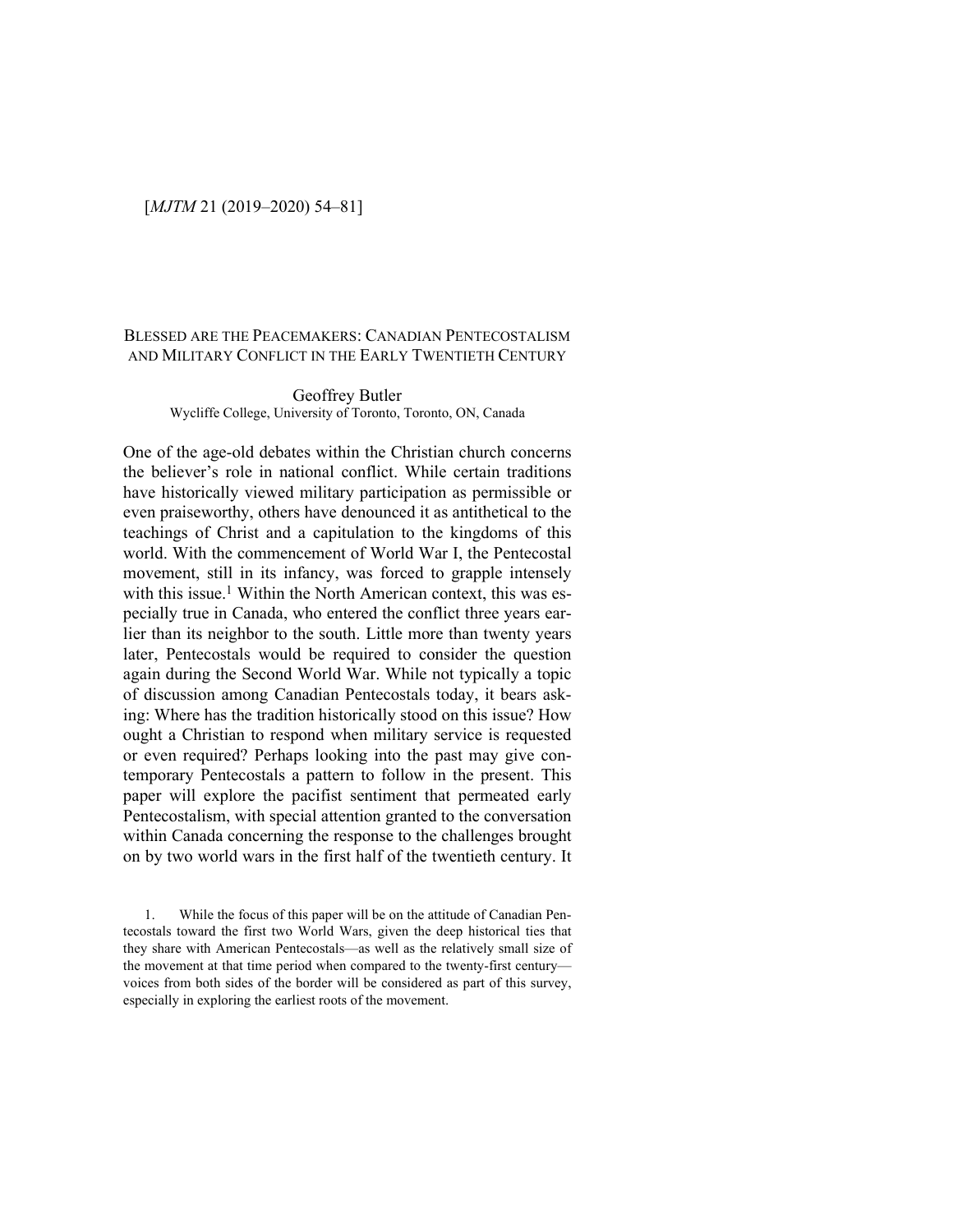will also highlight the shift that took place during the interwar years and explore the how Pentecostalism, for the most part, came to abandon its pacifist roots by the late 1940s. It will argue that its downfall was largely due to other larger concerns of the movement—namely, evangelism and missions—along with the gradual mainstreaming of Pentecostalism within Christendom. As evidenced by this shift in attitude, it seems clear that through the influence of other Christian traditions, Pentecostalism came to resemble mainstream evangelicalism on this point more closely in the middle of the century than it had in the beginning.

#### *The Roots of Nonviolence*

The established presence of Wesleyan, Holiness, Mennonite, and Anabaptist thought in the movement all help explain why pacifist attitudes so strongly permeated Pentecostalism. <sup>2</sup> In a 1994 monograph, Thomas William Miller notes that the first generation of the Pentecostal Assemblies of Canada (PAOC) contained many converts from such backgrounds, all of which registered as conscientious objectors during national conflict.3 Like their predecessors, first-generation Pentecostals viewed allegiance to the state, not as a virtue, but a threat to the believer's commitment to the kingdom of God;<sup>4</sup> viewing their ultimate citizenship as heavenly, some went so far as to label patriotism as a grave sin.<sup>5</sup> Numerous observers have identified the importance of understanding early Pentecostal ecclesiology for comprehending this perspective. John Howard Yoder, for example, points out that, like the nineteenth-century restorationist movements, they were

2. See Dayton, *An Historical Survey*, 6–7. For many Holiness believers, who strongly emphasized entire sanctification and "radical holiness" as adapted from earlier Methodist thought, going to war on behalf of an earthly kingdom appeared inconsistent with the goal of separation from the world.

3. Miller, *Canadian Pentecostals*, 45–46. Numerous early Canadian Pentecostal leaders were formerly affiliated with the Mennonite Brethren Church, a denomination eventually granted conscientious objector status during World War I.

- 4. Wacker, *Heaven Below*, 242–44.
- 5. Shuman, "Pentecost and the End," 74–75.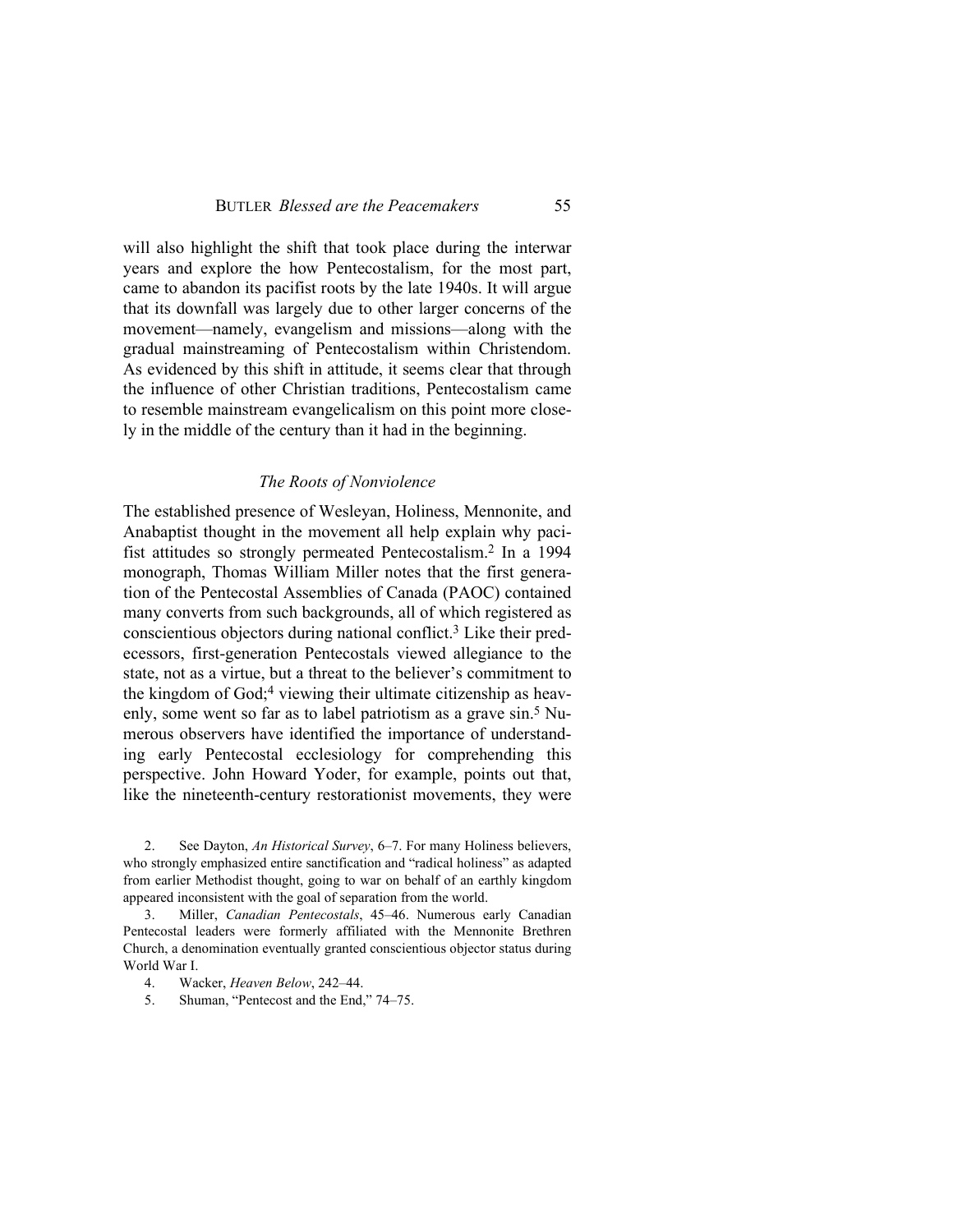fiercely opposed to anything that could be perceived as "worldliness" and exhibited what he labels a "literal obedience to Scripture without rationalizing."6 To put it another way, they simply took the Bible at face value, committing to practice what they believed it taught regardless of the prevailing culture's opinion of them. It was a commonly held opinion among the Pentecostals that part of the reason for the church's moral decline in the fourth and fifth centuries laid in its political involvement with the Roman Empire. By entangling itself with the affairs of the state, including its military, it had unwittingly given rise to a structure of Christendom that betrayed basic principles of the faith. As Joel Shuman has observed:

Pentecostals of the early twentieth century saw themselves as being the contemporary restoration of the New Testament church, a community that had become increasingly unfaithful in the time between the Pentecost of the first century and that of the twentieth. Central to the church's fall during that interim era was its entry into political establishmentarianism . . . This disestablishment was accentuated by the initial rejection of Pentecostals by the evangelical mainstream. This rejection served to enforce their tendency to see themselves as being citizens not of any earthly nation, but of the kingdom of God.<sup>7</sup>

Their conviction that believers ought to be distinct from society may have stemmed partially from the fact they were outsiders even within Christendom.8 Of particular interest is Shuman's comment about evangelicalism's rejection of the Pentecostal movement.9 Initially frowned upon by the mainstream, the early Pentecostals felt little discomfort viewing themselves as

- 6. Yoder, *Christian Attitudes*, 261.
- 7. Shuman, "Pentecost and the End," 75–76.

8. Hauerwas, "Foreword," xiii notes as much by observing that "the early Pentecostal movements represented a restorationist ecclesiology that inclined the church toward a pacifist orientation. The nonviolence of the early Pentecostal movement was first and foremost understood to be an ecclesial commitment."

9. See Althouse, "Canadian Pentecostal Pacifism," 41. The author goes on to cite the increasing favor Pentecostals enjoyed both with established denominations and the governing authorities as a catalyst for the shift away from a position of nonresistance.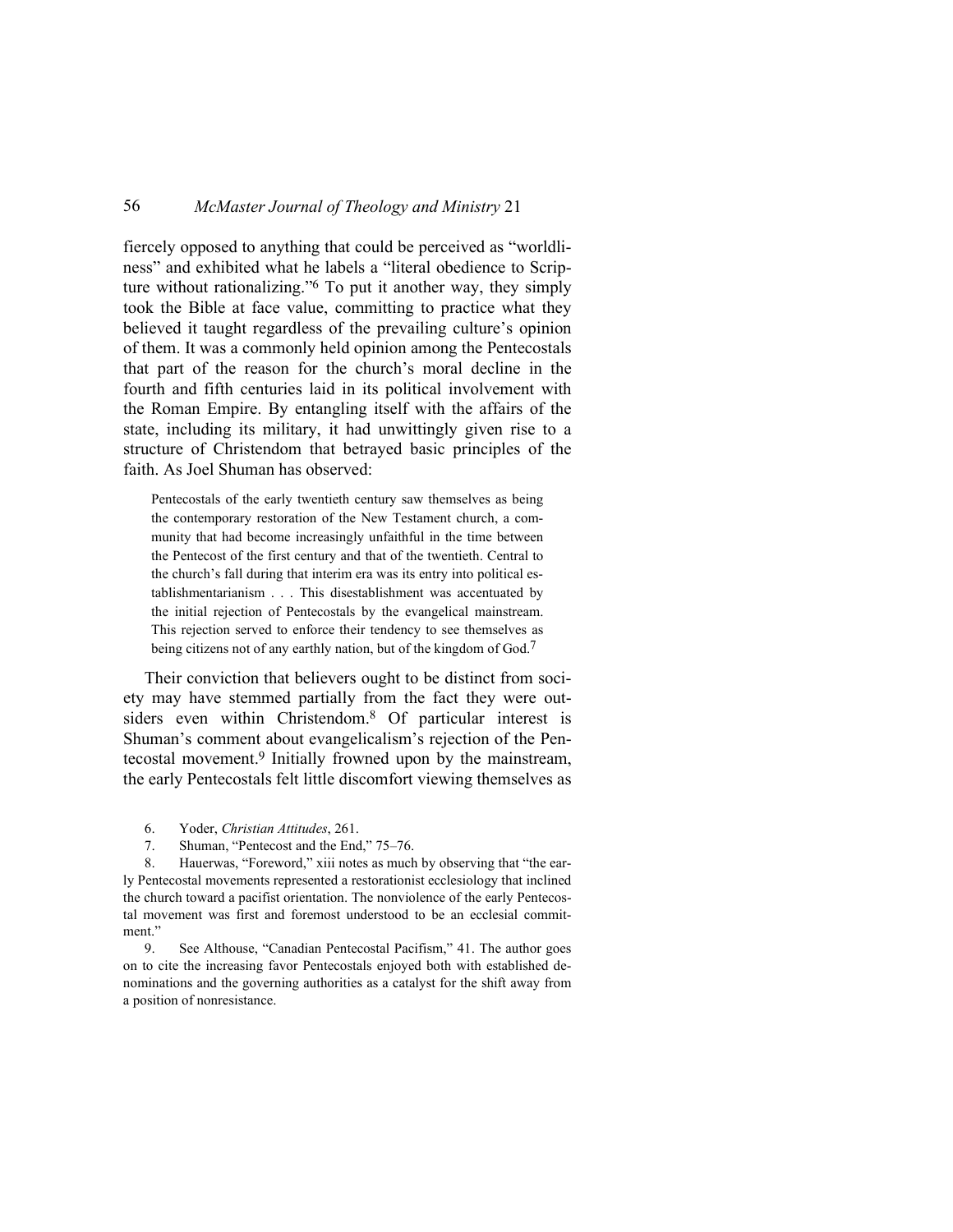outsiders.10 It is undeniable that in its infancy the movement contained a strong anti-establishment flavor; in light of Pentecostal positions on tongues, healing, racial unity, and other issues that were quite countercultural for the day; perhaps, the opposition to military participation ought not to be too shocking. They saw themselves returning to the biblical standard that the historic church had, for the most part, ignored or forgotten, along with several other distinctives. The consensus was that Scripture forbade violence against other individuals, and due to a literal hermeneutic that characterized the movement, they took such passages at face value.<sup>11</sup> It may be summarized that most Pentecostals perceived two major barriers to military service. The first was that it required devoting one's allegiance to an earthly kingdom. Viewing themselves as citizens of a heavenly kingdom, they instinctively recoiled at such a notion.12 Secondly, military service was perceived as incompatible with the call of Christ to a nonviolent way of life. Yet, like other peace movements before them, the Pentecostals would soon be forced to put their theology into practice with the emergence of a conflict the likes of which the world had never seen.

### *World War I: Response to Conflict*

World War I represented the first major, practical challenge to the young Pentecostal movement's commitment to pacifism. The question of military service was no longer a theoretical matter but an inescapable problem. While a distinct subset of Pentecostalism in its own right, the Canadian branch was heavily influenced by other Canadian denominations as well as by American Pentecostalism. The outbreak illustrated that the influence of the latter extended not only to core distinctives like Spirit baptism and divine healing but also to military involvement. In 1914 the year the war began and the denomination was founded—the Assemblies of God included an unequivocally pacifist resolution

- 10. Shuman, "Pentecost and the End," 75–76.
- 11. Shuman, "Pentecost and the End," 73.
- 12. Shuman, "Pentecost and the End," 75.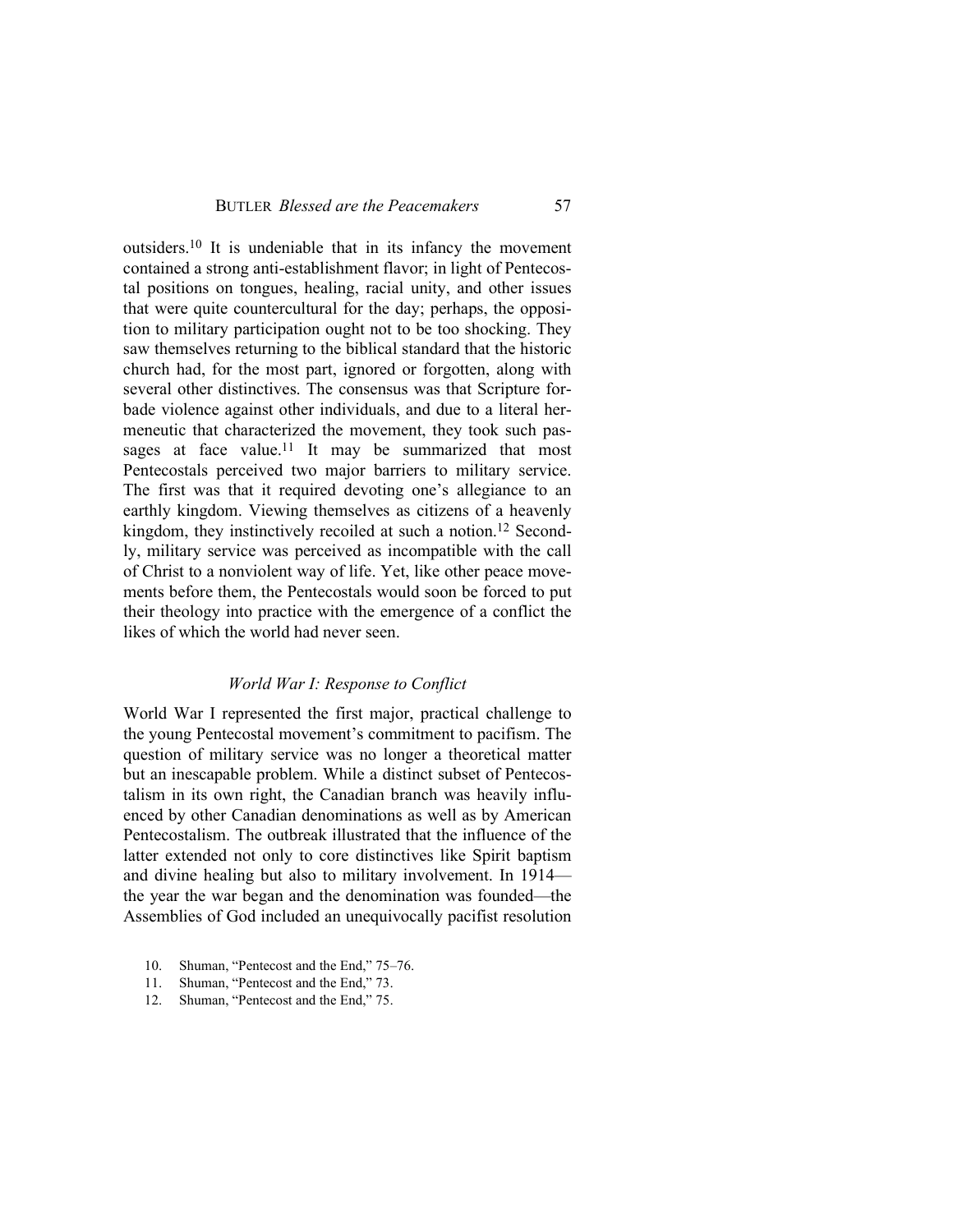in its constitution, stating that believers could not uphold the teaching of Christ to love one's enemy while taking human life.13 Canadian Pentecostals released no such official statement, as the PAOC did not exist at the time.

Yet, they were strongly impacted by Americans such as Frank Bartleman, who, as he traveled across the nation as an itinerant preacher,14 denounced the conflict so strongly that he evoked suspicion from some that he was a German sympathizer.<sup>15</sup> There may be several reasons why he in particular expressed such strong opposition. Just prior to the beginning of the conflict in 1914, he had traveled throughout Europe to meet fellow Pentecostals involved in missions work in the UK, Germany, Russia, and other countries.16 Having seen God move in a nation such as Germany, now an enemy in the eyes of his own government, it is understandable why Bartleman would have viewed the conflict as a hindrance to the mission of the church. Moreover, as for his political convictions, he was convinced that capitalism was in and of itself a corrupt system;<sup>17</sup> therefore, those nations—and churches—that fought to defend it were also corrupt. <sup>18</sup> However, it seems clear that his concerns were first and foremost theological. Not only was his mother a Quaker, but before joining the Pentecostal movement Bartleman frequently ministered among Holiness, Wesleyans, and Anabaptists, all of which would have

13. "Combined Minutes [1914]," 10–11. The subsequent 1916 minutes, however, also condemn animosity toward the federal government and stipulated that those who dishonored the flag would have their credentials revoked (*Combined Minutes* [1916], 23). Therefore, the unwillingness to take up arms is clearly not intended as an act of disloyalty but rather an exercise of religious liberty.

14. Althouse, "Canadian Pentecostal Pacifism," 34–35.

15. Beaman, *Pentecostal Pacifism*, 58. The author notes that one of Bartleman's tracts appeared so pro-German that "the editor of the *Christian Evangel* called upon readers to destroy (it)."

16. Beaman, *Pentecostal Pacifism*, 56.

17. Althouse, "Canadian Pentecostal Pacifism," 32–33.

18. See Bartleman, "War and the Christian," 5. In an article published shortly after the outset of the war, he blasts war as a hindrance to foreign missions and flatly declares that "a 'war church' is a harlot church."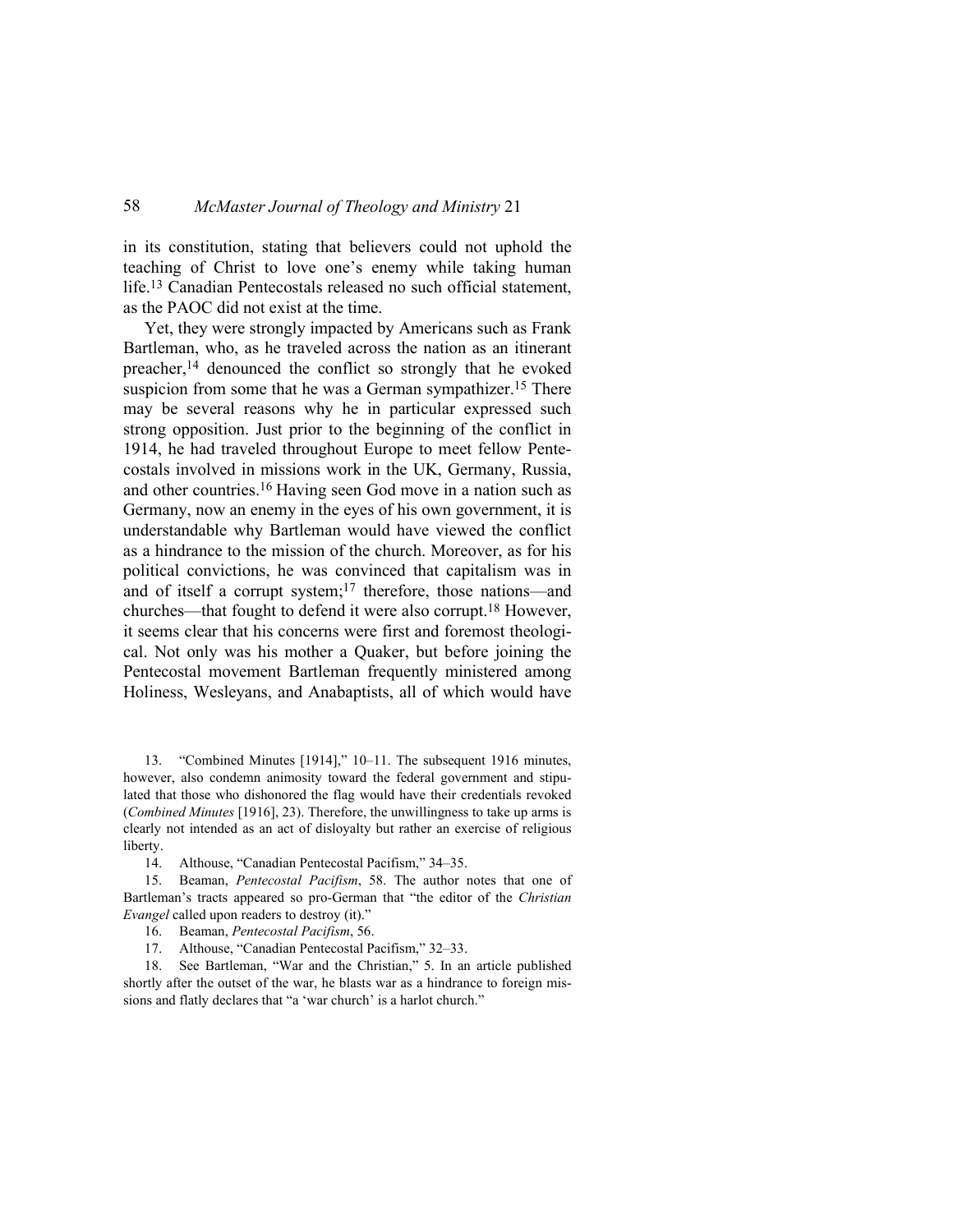contained a strong bent toward nonviolence.19 Bartleman, perhaps most notable for his bold statements, was in no way unique in his sentiment.20 Many early Pentecostal leaders were convinced that a rejection of nationalism would be crucial if Pentecostalism was to remain a truly international movement. Crossing borders with the good news, they reasonably deduced, would be much more feasible without the hindrance of armed conflict or even suspicion of foreign nationals.

The question remains of how such attitudes in the broader movement uniquely affected Canadian Pentecostals. As previously noted, they were in the company of other pacifist groups in Canadas such as Quakers, Mennonites, and some Methodists, all proclaiming themselves conscientious objectors. Some, such as the Quakers, went so far as to refuse paying taxes that would fund the war effort.<sup>21</sup> Still in its infancy, Pentecostals were denied conscientious objector status and therefore were not legally exempted from service. George Chambers, the first General Superintendent of the PAOC, notes that numerous young Pentecostal men who declined to serve, and thus were found to violate the 1917 *Military Service Act*, 22 were imprisoned in Kingston, Ontario; a punishment that, due to horrific mistreatment, resulted in the death of at least one man.23 Murray Dempster, in a 2013 piece on Canadian Pentecostal pacifism in the two World Wars, documents further accounts of persecution and torture of conscientious objectors, including one particularly heinous incident involving a Pentecostal which took place at the Minto Street Barracks in Winnipeg. During this particular incident:

Three conscientious objectors—Charles Matheson, a Pentecostal, and Robert Clegg and Frank Naish, both members of the International Bible Students Association (IBSA)—were sentenced to three days

19. Robeck Jr., "Bartleman, Frank," 366.

20. See Dempster, "Crossing Borders," 121–42, cited in Alexander, ed., *Pentecostals and Nonviolence*, 123–25. The author lists no less than five major early leaders in the Pentecostal movement who were absolute pacifists

21. Socknat, "Conscientious Objectors," 61–63.

22. Canada Department of Justice, "Military Service Act."

23. Chambers, *50 Years*, 55–56.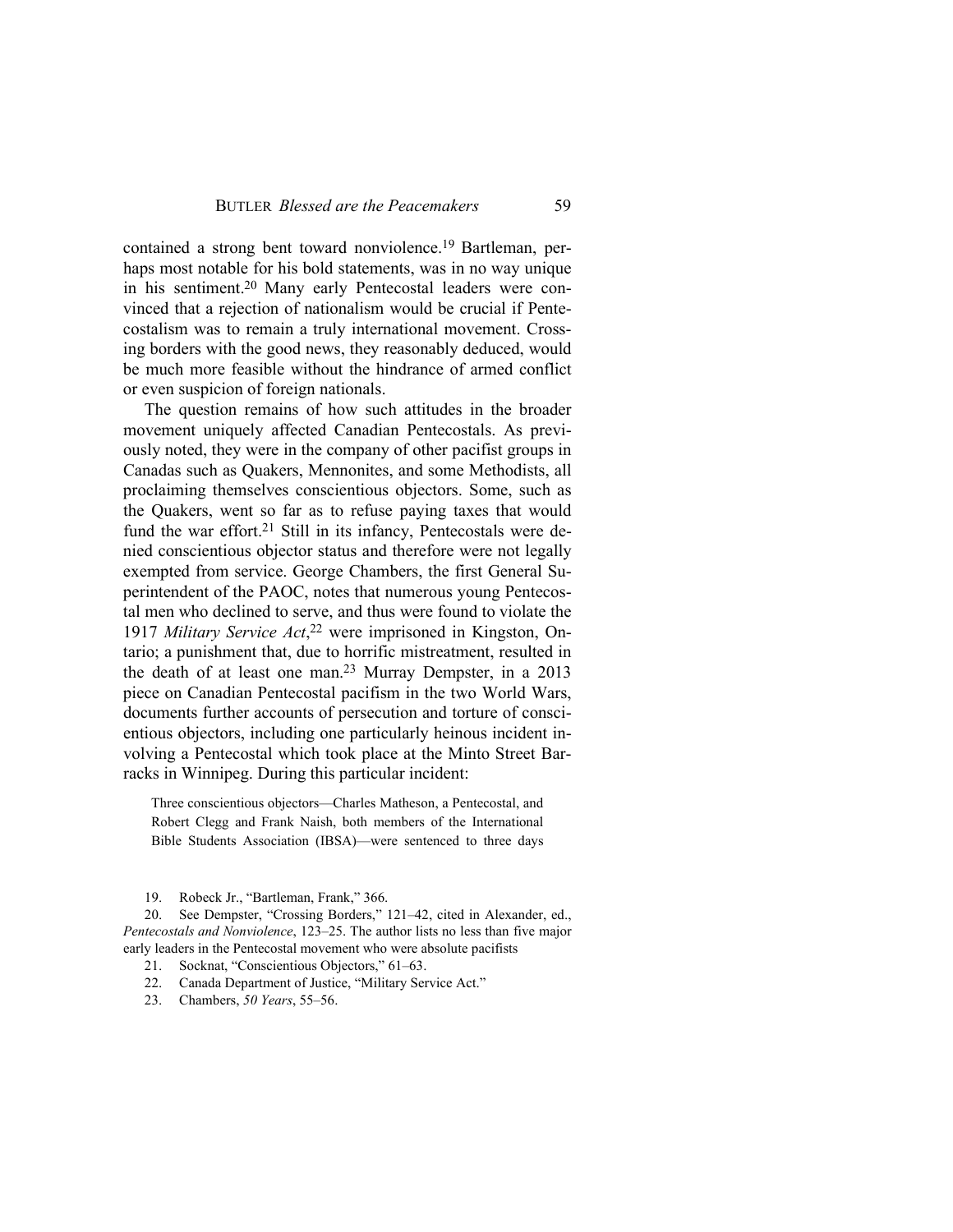confinement for their unwillingness to obey a lawful command . . . All three, in turn, were forcibly stripped naked and held under icecold showers until they either surrendered to military authority or collapsed. Pentecostal Matheson was first. After standing firm for hours in refusing to comply, he finally buckled under the unrelenting pressure and agreed to submit to military orders. Clegg and Naish followed. Their severe punishment ended with Naish in a state of nervous collapse and Clegg in an unconscious state, being admitted to the hospital.24

Even more severely, David Wells, another young Pentecostal Bible student in Winnipeg during the war, was arrested on account of his refusal to serve and imprisoned at Stony Mountain Penitentiary. Just days after his arrival, he was admitted to the Selkirk Asylum on account of his poor mental condition and died shortly thereafter, with many suspecting that brutal treatment at the prison may well have contributed to his breakdown and eventual death.25 While some others avoided such a fate by participating in non-combat roles,<sup>26</sup> it seems that Canadian Pentecostals ultimately paid dearly for the fact they had not registered in any official capacity with the Canadian government. Since the American Assemblies of God had done so, they enjoyed, at least in theory, a measure of legal protection not afforded to their Canadian counterparts.

Despite such strong rhetoric denouncing the conflict, it must also be noted that Canadian Pentecostals were not as resolutely pacifist as their American neighbors. As briefly mentioned prior, Canada, in contrast to the US, remained a commonwealth nation with strong ties to the British Crown and, by extension, the Church of England, which strongly supported the war. <sup>27</sup> This was true not only of denominational leaders or clergy; Melissa Davidson, in a 2014 essay, highlights the immense contribution made by its laypersons by noting that:

- 24. Dempster, "The Canada—Britain—USA," 7–8.
- 25. Penton, "Wells, David."
- 26. Miller, *Canadian Pentecostals*, 46.
- 27. See Althouse, "Canadian Pentecostal Pacifism," 36–37.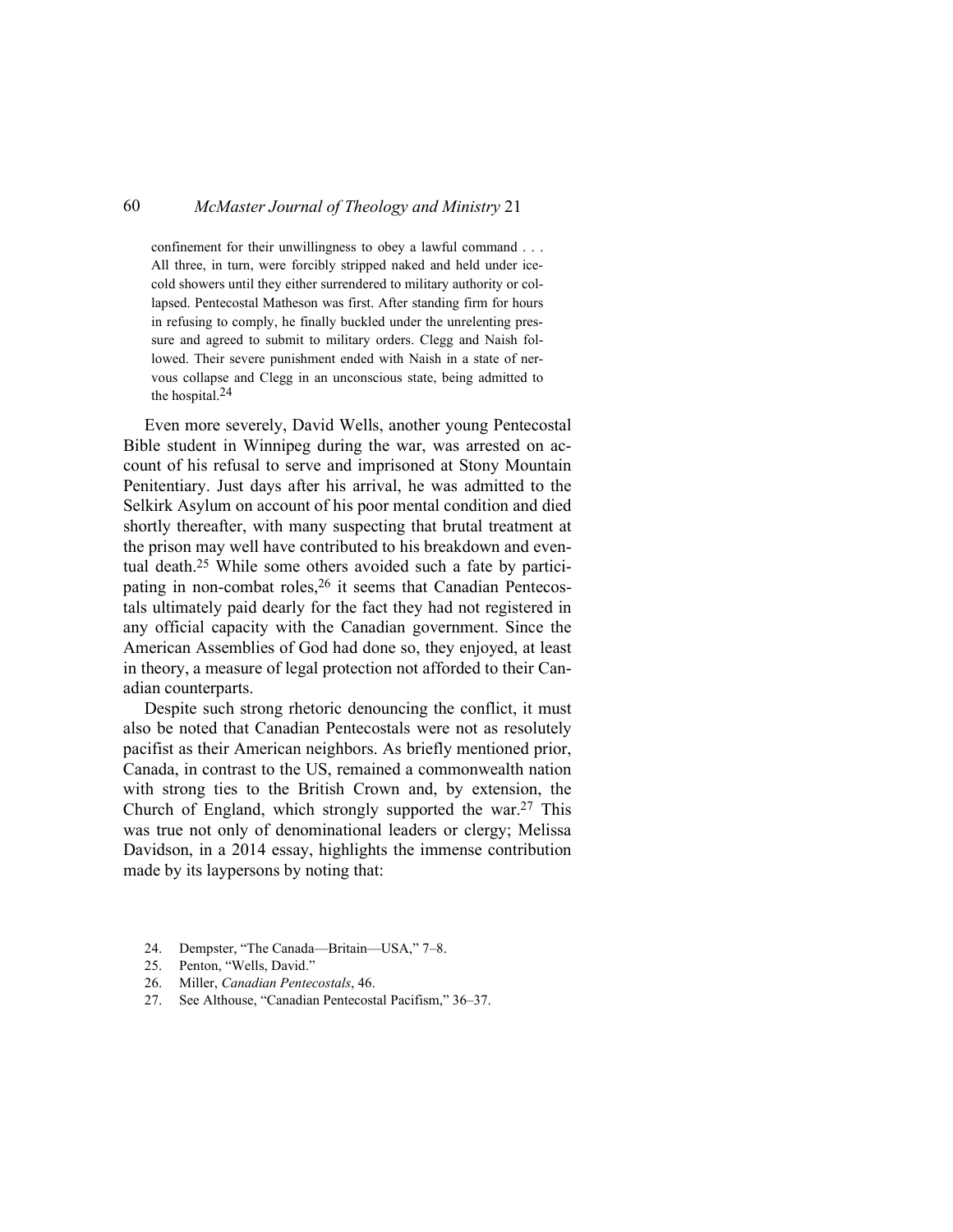In the fall of 1916, when the Canadian government released a report detailing the religious affiliations of recruits in the CEF, Anglicans made up roughly 40 percent of the CEF with 165,145 men in uniform. With a total declared population of just over one million about 15 percent of the overall Canadian population—Canadian Anglicans were clearly enlisting in numbers disproportionate to their overall population.28

Within the official state Church of England, the war effort was perceived as necessary to protect Christian values and defend a truly righteous cause—British imperialism.29 "Canadian Anglicans," she notes, "were bound up with other Anglicans in Britain and throughout the Empire."30 However, this patriotic fervor was hardly limited to the Anglican fold; in the late nineteenth century, Presbyterian churchman G. M. Grant, a strong proponent of the missionary endeavor and the role of religion in public life, called for a form of Christian unity in Canada that defined the role of the church as inextricably linked to that of the state. As Berger explains:

Imperial unity and church unity were, in Grant's mind, not merely analogous processes—they were both products of identical causes and directed to the same end. Just as the union of the church was the precondition for the Christianization of the social order, so too the unity of the Empire was necessary to maintain a political power making for righteousness on earth. Both Christianity and imperialism called men to self-sacrifice and service; both required the allegiance to ideals and the denigration of the material and the flesh.<sup>31</sup>

It is on account of this conviction that Grant, as well as many of his contemporaries, supported the British Empire's Boer War in South Africa less than two decades before the First World War.<sup>32</sup> At the turn of the century, images of the British flag,

- 28. Davidson, "The Anglican Church," 153.
- 29. Davidson, "The Anglican Church," 155–56.
- 30. Davidson, "The Anglican Church," 167.
- 31. Berger, *Sense of Power*, 34.

32. Although, as Berger (*Sense of Power*, 35) notes, Grant himself was "one of the last Canadian imperialists to support the British government against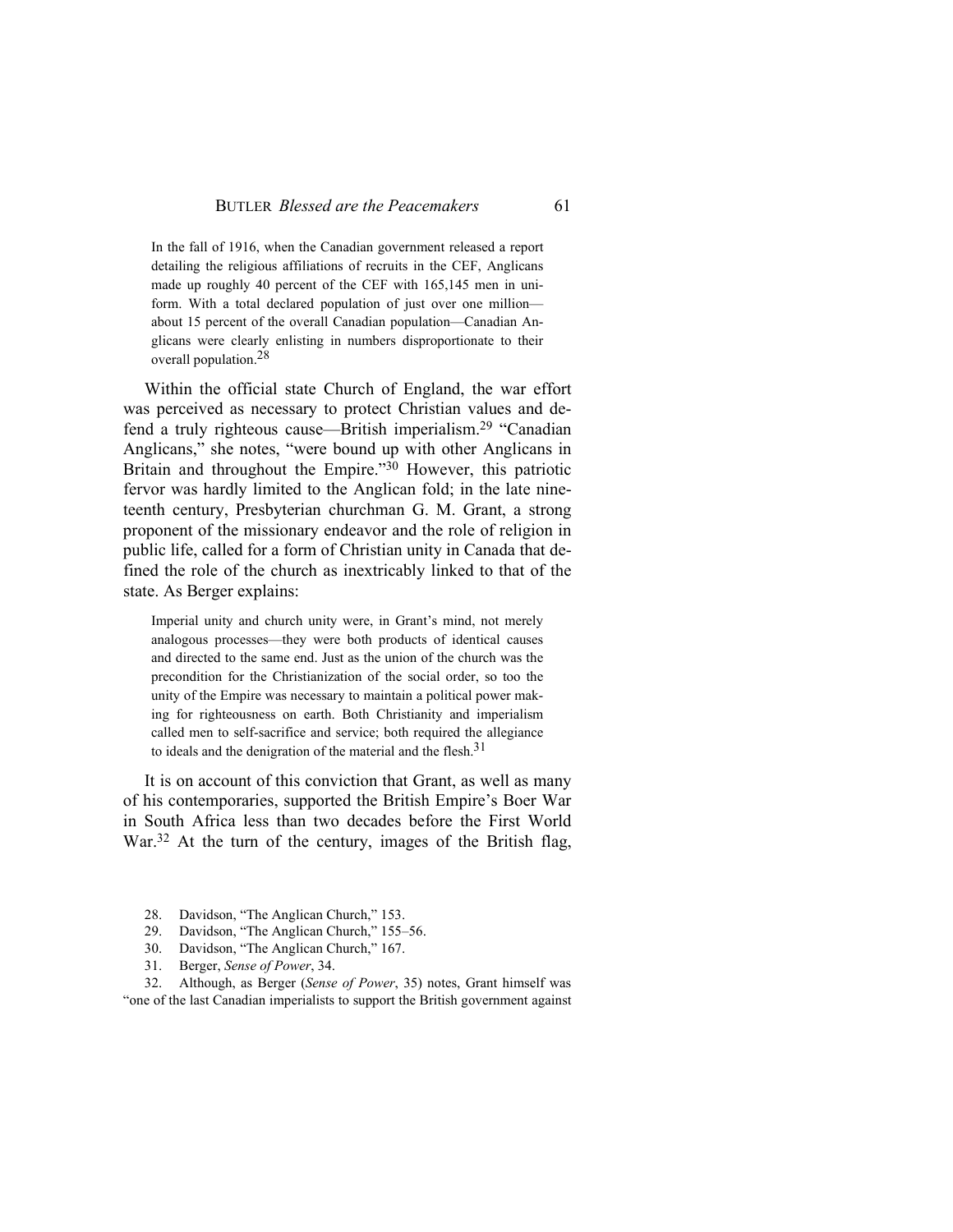songs about the glories of the Empire, and a sense of identity tied to the imperial project meant that any threat to Britain was a threat to Canada too.33 Carman Miller notes that, "In the case of the war in South Africa, the churches were firmly convinced of the superiority of the British race, and its institutions," and goes on to highlight that few Canadian Christians were willing to question the war precisely because of their steadfast loyalty to such ideals. "Since Canadian identity was so closely identified with Britain and the empire," he explains, "to admit that the war was not just was to raise serious questions about the very essence of Canadian identity."34 This illustrates the sense of connection Canadians felt to their mother country as a young nation. Even by 1914, when Britain entered the war, it had been less than 50 years since confederation; should it come as a surprise, then, that neither Canada nor most of its churches would perceive any daylight between its own interests and those of the Crown? Even the Baptists, a free church tradition with a history of stressing the separation between church and state, voiced support for Britain shortly after the outbreak of the war—a stance which grew stronger in the face of reported German atrocities as the conflict carried on.<sup>35</sup>

Thus, a strong sense of loyalty to the Empire was already ubiquitous in Canadian society prior to entering the First World War, an action that only further intensified loyalty. North of the border sat a nation under fifty years old that identified as part of a worldwide commonwealth united under Britain. South of the border was a much more established country that not only rebelled against the British to gain independence well over a century prior but that still largely favored an isolationist foreign policy.36 Indeed, the United States did not even enter the war until 1917—three years after their neighbors had done so, and even then, with divided public opinion. Thus, not only can a stronger

the Boers," and only changed his position upon determining that "the survival of the Empire was at stake."

- 33. Crouse, "Canada's Salvation Army," 89–90.
- 34. Miller, "Writing Religious Minorities," 27–28.
- 35. See Haykin and Clary, "O God of Battles," 173–74.
- 36. See Heath, "American Churches," 2.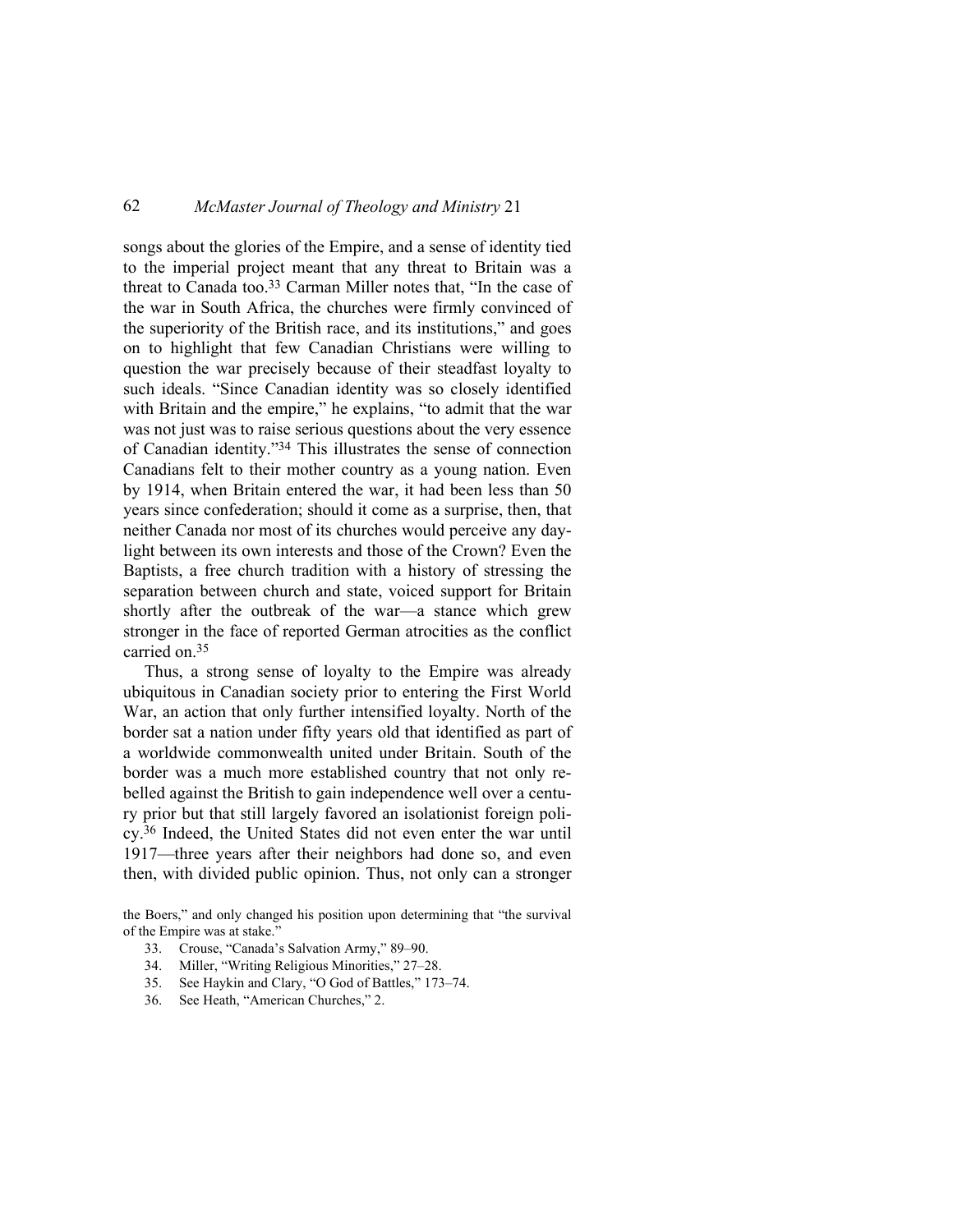bent toward pacifism be explained by the lack of any American connection to the Crown, but also by the fact that they were not at war at all until relatively close to its end. Despite their pacifist roots and instincts, the loyalty to the British Empire that most Canadians felt was a significant factor that American Pentecostals would have no reason to consider. The robust imperialist sentiment that permeated more established denominations and, indeed, Canadian society at large was bound to exert significant influence on Canadian Pentecostalism. In the United States, on the other hand, the government had to be wary of religious opposition; not only was there no state church to support its efforts, as with the Church of England, but American authorities had also been subject to criticism from some Christian groups during previous military campaigns that they did not feel were justified.<sup>37</sup> Early twentieth-century America, then, proved a more hospitable environment for Pentecostal pacifism than Canada. It is little wonder that there are no records of Canadian Pentecostals such as R. E. McAlister or George Chambers—despite the Holiness roots of the former and the Quaker background of the latter openly making statements expressing sympathy with the German cause or painting them as the least culpable in the conflict as in the case of the American Frank Bartleman.38 Doing so would have invited charges of disloyalty toward the Crown which, despite their unwillingness to take up arms, Canadian Pentecostals wished to avoid. While their American counterparts could make bold statements denouncing military participation for the better part of the conflict, knowing their own countrymen had no part in it, Canadians enjoyed no such luxury.39 Obviously, making bold statements about the immorality of military involvement is much easier when your nation is not at war. At a time when the

- 37. Heath, "American Churches," 3.
- 38. Beaman, *Pentecostal Pacifism*, 58.

39. The Americans did not formally declare war on Germany until 6 April 1917, a mere year and a half before the war ended. Though the British, like other Europeans, "were stunned by the sudden onset of war in the summer of 1914, Americans experienced an altogether different situation," with the nation declaring "neutrality at the outbreak of war." See Heath, "American Churches," 1.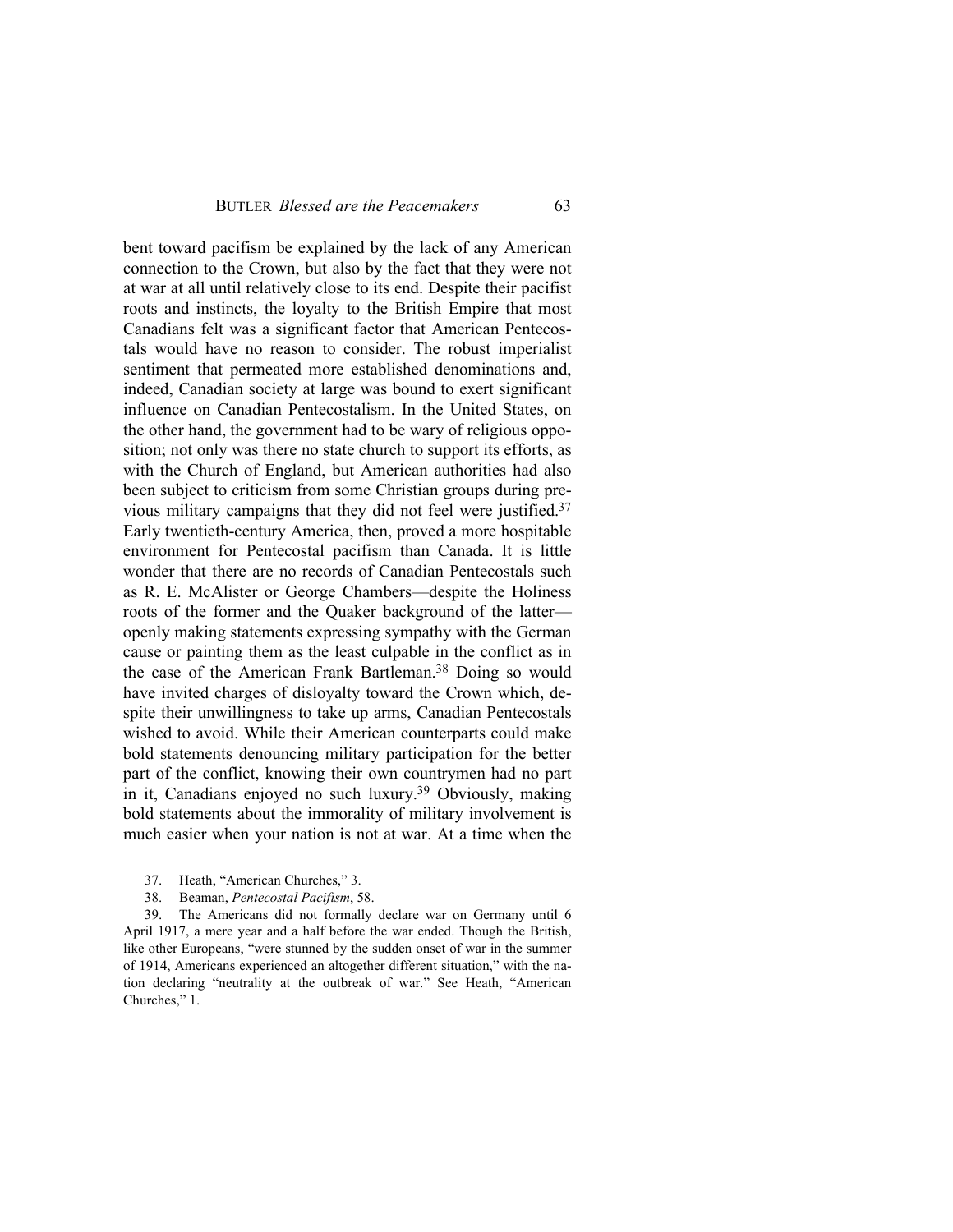Americans were still neutral in the conflict, Canadian Pentecostals had already been denied conscientious objector status and had been subjected to imprisonment and other forms of persecution. Therefore, while the Assemblies of God eventually did affirm the divine ordination of government and their personal loyalty to the US upon its entry to the war, $40$  Canadian Pentecostals experienced a much deeper sense of tension between their faith and their civic obligation—and thus, even had they been as formally organized as their American counterparts, in all likelihood their opposition still would have been rather tepid in comparison.

#### *The Interwar Period*

Between the World Wars, pacifist sentiment remained widespread in the Pentecostal movement on both sides of the border. When the PAOC received government charter in May 1919, one of its stated purposes was "To exercise any of the powers usually conferred on duly incorporated benevolent societies by either Dominion or Provincial authority."41 Though no explicit reference is made to war, peace, or conscientious objection, given that the letter's patent was drafted only six months after the war's end it seems reasonable to deduce the framers of the document viewed legal protection and religious liberty as key benefits of obtaining a charter. In 1920, with the establishment of a denominational publication, *The Pentecostal Testimony*, PAOC adherents had a platform from which to promote their doctrinal distinctives for the first time in their history. The first edition, printed in December of that year, explained that, "The publishing of a Canadian Pentecostal paper has been a keen felt need for a long time, as there is not a Canadian paper in the Dominion.<sup>742</sup> With the formal establishment of the denomination, Canadian Pentecostals were also enabled to construct doctrinal statements and resolutions like the Americans, which extended to matters of war and peace. At their 1928 General Conference, the fellowship

- 40. Shuman, "Pentecost and the End," 76.
- 41. "Minutes of the Pentecostal Assemblies."
- 42. "The Paper," *Canadian Pentecostal Testimony*, December 1920, 4.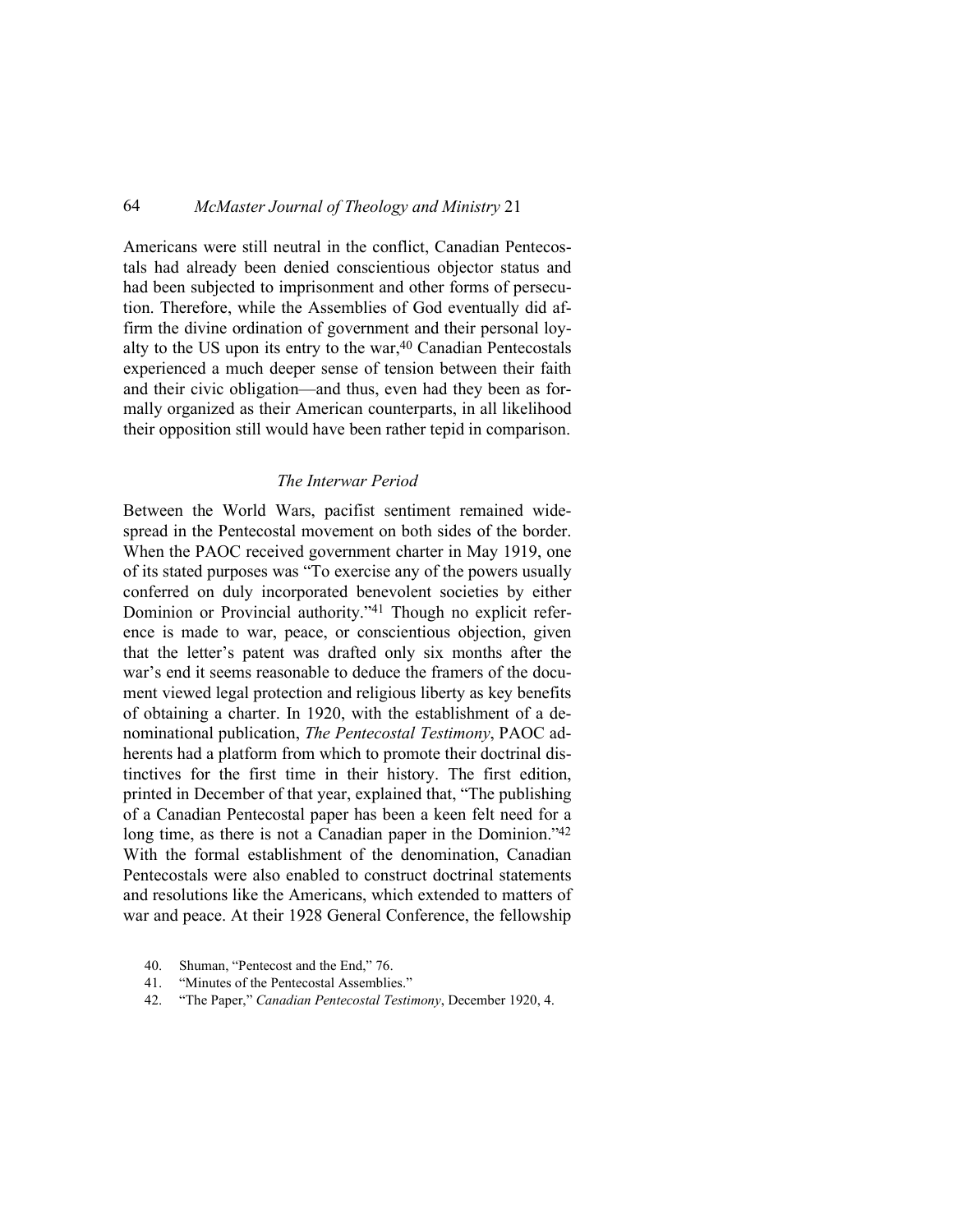declared itself to be a pacifist organization in their *Statement of Fundamental Truths*, thus marking the first time the PAOC released such a statement. The fellowship declared participation in war to be against "New Testament teaching and principles as prohibiting Christians from shedding blood or taking human life," and asserted that Pentecostals would not "take up any weapon or destruction to slay another, whether in our own defense, or in defense of others."43 Accordingly, the PAOC, at about the halfway point between the two world wars, remained so averse to violence as to even rule out self-defense in its exposition of "fundamental truths."

The end of the First World War also ushered in a time when opposition to war became widespread among Canadian Christendom at large, undoubtedly due at least in part to dismay over the global catastrophe it had just witnessed.44 This contributed to clergy outside of peace church movements calling for abstention from armed conflict, contributing to a somewhat more hospitable environment for groups such as the Pentecostals.45 Within their own circles, the transition into a time of peace did not put an end to the denunciation of military involvement by itinerant preachers. Frank Bartleman published a brief 1922 tract in which he blasted ecclesial bodies which held to just war theory as "apostate";46 however, having already, at other points, referred to such churches as "harlots" and associated them with the spirit of the Antichrist,<sup>47</sup> perhaps this charge could be considered rather tame in comparison. Yet, it also shows that the Pentecostal opposition to violence was not just an opportunistic tool used during actual periods of conflict; this was an issue the movement saw as part of their separation from the world. Nor was such interwar sentiment limited to Americans such as Bartleman; Donald Gee, a British conscientious objector during the War who frequently penned articles in North American Pentecostal periodicals, wrote

- 43. "Statement of Fundamental Truths," 5.
- 44. Heath, "Canadian Churches and War," 80.
- 45. McCutcheon et al., *The Christian and War*.
- 46. Bartleman, "Christian Citizenship."
- 47. Bartleman, "War and the Christian," 4.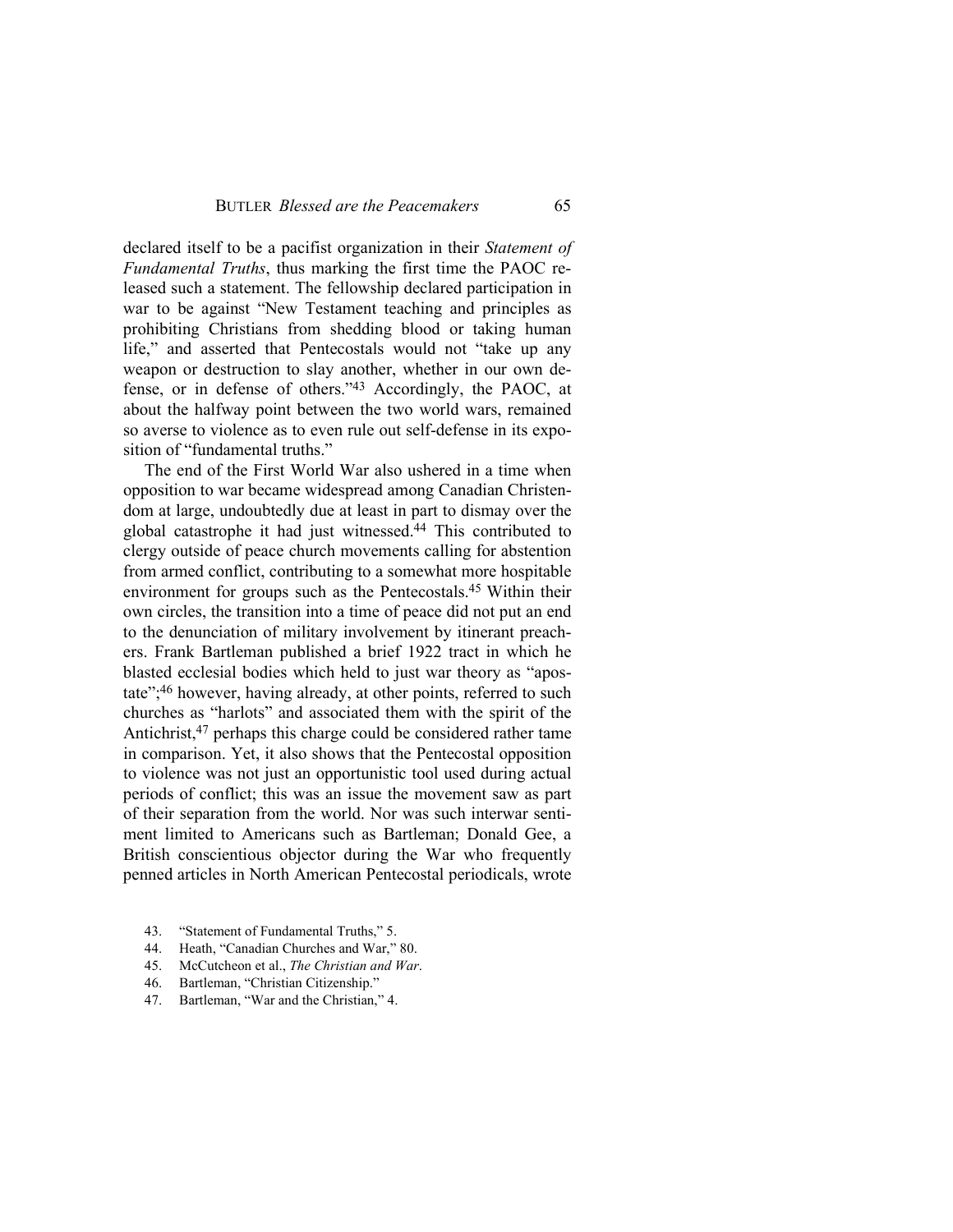a 1930 article for *The Pentecostal Evangel* entitled "War, the Bible, and the Christian." In the aftermath of the First World War, the now-defunct League of Nations had been founded in the hope of securing lasting world peace. While Gee conceded that the support of this endeavor by "the nominal churches of Christendom" was "the only possible attitude consistent with the spirit and teaching of Jesus Christ," he was also quick to point out the utter failure of such bodies in the previous war and insisted that true faithfulness to Jesus Christ required total obedience to the Scriptures—including those commands not to resist an evildoer in Matt 5.48 According to Althouse, Gee was "the most influential pacifist in Canada," as a conscientious objector during the First World War who admonished his fellow Pentecostals to beware of patriotic zeal.<sup>49</sup> In contrast to the overwhelming sentiment within the British Empire during the war that God was indeed on their side and that their efforts were a defense of Christian values, Gee charges that:

However passionately patriotism may overwhelm everything else in time of war, the world certainly expects the Christian church to take a stand against war and it is deeply disappointed at heart when that stand is not taken . . . It would be exceedingly difficult for Britain or Germany, France or the United States, or any other nation to justify any claim to the express command and blessing of God, after such claims are made in time of war by contending armies.<sup>50</sup>

Note here that part of Gee's argument is rooted in the notion that even "the world," which Pentecostals often looked upon with disdain, expected the church to retain its pure witness against such atrocities, reinforcing the countercultural mindset that Pentecostalism retained into the 1930s. It is also apparent why early Pentecostals were so keen to keep this international movement from becoming entangled with the kingdoms of the world; in the same 1930 publication in which Gee published this article, another section documents the spread of the gospel across

- 48. Gee, "War, the Bible, and the Christian," 6–7.
- 49. Gee, "Conscientious Objection," 10.
- 50. Gee, "War, the Bible, and the Christian," 6–7.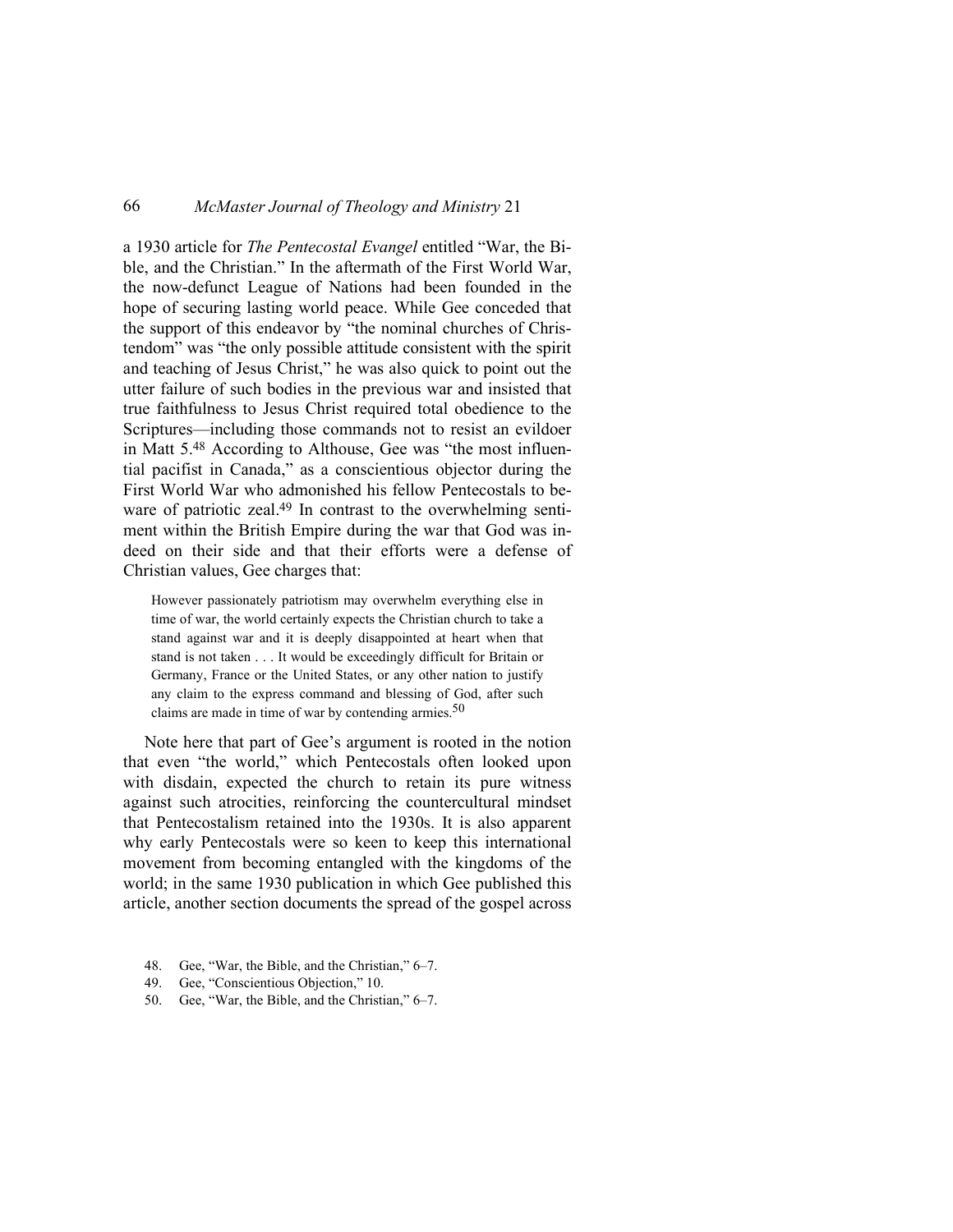such diverse lands as Peru, China, Japan, and Syria,<sup>51</sup> an emphasis which was typical of Pentecostal publications during the interwar period.

That the pacifist sentiment remained strong throughout the interwar period is also demonstrated in denominational publications addressing the rise of fascism in Europe. Although Pentecostals were aware of the possibility of another major conflict, far from encouraging their readers to prepare for war as a patriotic duty, they perceived it as a sign of the times that ought to make believers long for the return of Christ. In response to Italian dictator Benito Mussolini's claim that fascism would overtake Europe within the decade, a 1933 edition of *The Pentecostal Evangel* declared that, "The eyes of many may be Romeward for their deliverer and the Antichrist may come from Rome; but the eyes of the saints will be heavenward, for we are looking for our Lord Jesus Christ to descend from heaven."52 The discussion within the PAOC led George Chambers, the first General Superintendent of the denomination, to publish a series of articles in *The Pentecostal Testimony* beginning in November 1935 arguing vehemently that Christians ought not to participate in war,<sup>53</sup> a stance that should perhaps not be surprising given his Mennonite upbringing.54 In his view, there was no more appropriate occasion for the disciples of Christ to act in armed defense of another than at Christ's arrest; yet, when Peter does so, the Lord rebukes him. Chambers asserts:

It follows then, that if the disciples of the Lord were not given His permission to use the sword to fight for him, they were not to use it to fight for his interests, nor for the lesser purposes for which nations go to war today. If He did not want His followers to fight for Him when

51. "The Gospel in Foreign," *The Pentecostal Evangel*, 8 November 1930, 10–11. This section on international missions was a regular feature in the Assemblies of God's denominational publication.

- 52. "Will Anti-Christ," *The Pentecostal Evangel*, 4 February 1933, 5.
- 53. Chambers, "Should Christians Go," 13–14.
- 54. Ambrose, "On the Edge," 220–21.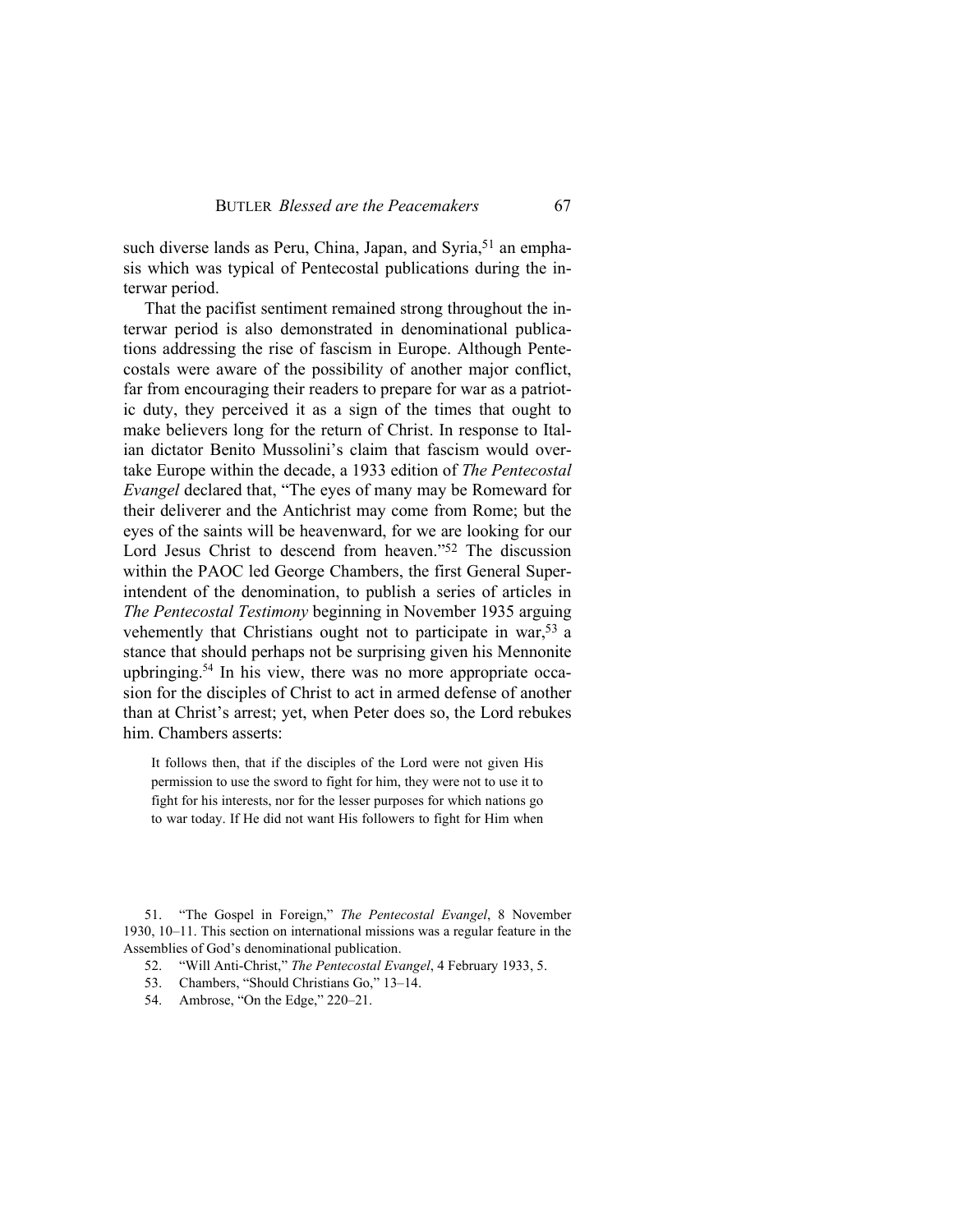He was about to be killed, by His enemies, does He want you and me to fight for the lesser things for which nations go to war?<sup>55</sup>

The implied answer to this rhetorical question is a resounding "no." He was not alone in addressing this topic; Linda Ambrose notes that articles in the PAOC publication which granted that "war was inevitable" and taking "a decidedly apocalyptic view" were not uncommon in the interwar period. Walter E. McAlister, another influential individual during the interwar years who would later go on to become General Superintendent himself, declared in a 1933 edition of *The Pentecostal Testimony* that the current Russian military buildup would lead the world toward the destruction outlined in Ezek 38, and predicted a worldwide war in the near future triggered by severe famine.<sup>56</sup> Nevertheless, in the same way that the American *Evangel* encouraged its readers to view conflict and tension as signs of the near return of Christ, such articles in *The Pentecostal Testimony* were quick to assert the same—and encouraged believers to demonstrate their readiness by preaching the gospel. One searches in vain for patriotic sentiment in 1930s Canadian Pentecostal newsletters, despite how often the possibility of conflict is highlighted.

It must also be noted that the sustained opposition to Christian participation in war during these two decades was not rooted in some naïve outlook that believed the First World War was, indeed "a war to end war"—a notion that Gee essentially ridicules in his aforementioned article.57 On the contrary, particularly in the mid to late thirties, Pentecostal publications increasingly discussed the inevitability of war and the destruction it would again visit upon the world.58 When Gee penned an article in *The Pentecostal Testimony* following an October 1934 visit to Germany, he applauded the "conscientious objectors among the Lutheran

- 55. Chambers, "Should Christians Go," 14.
- 56. McAlister, "Heralds of the King's," 5.
- 57. Gee, "War, the Bible, and the Christian," 6.

58. See, for example, Klinck, "War," 15. This particular publication, was aimed at youth, included a lengthy description of the new weapons that would be available for use in the next war, and declared that such a catastrophe was about to take place in Europe.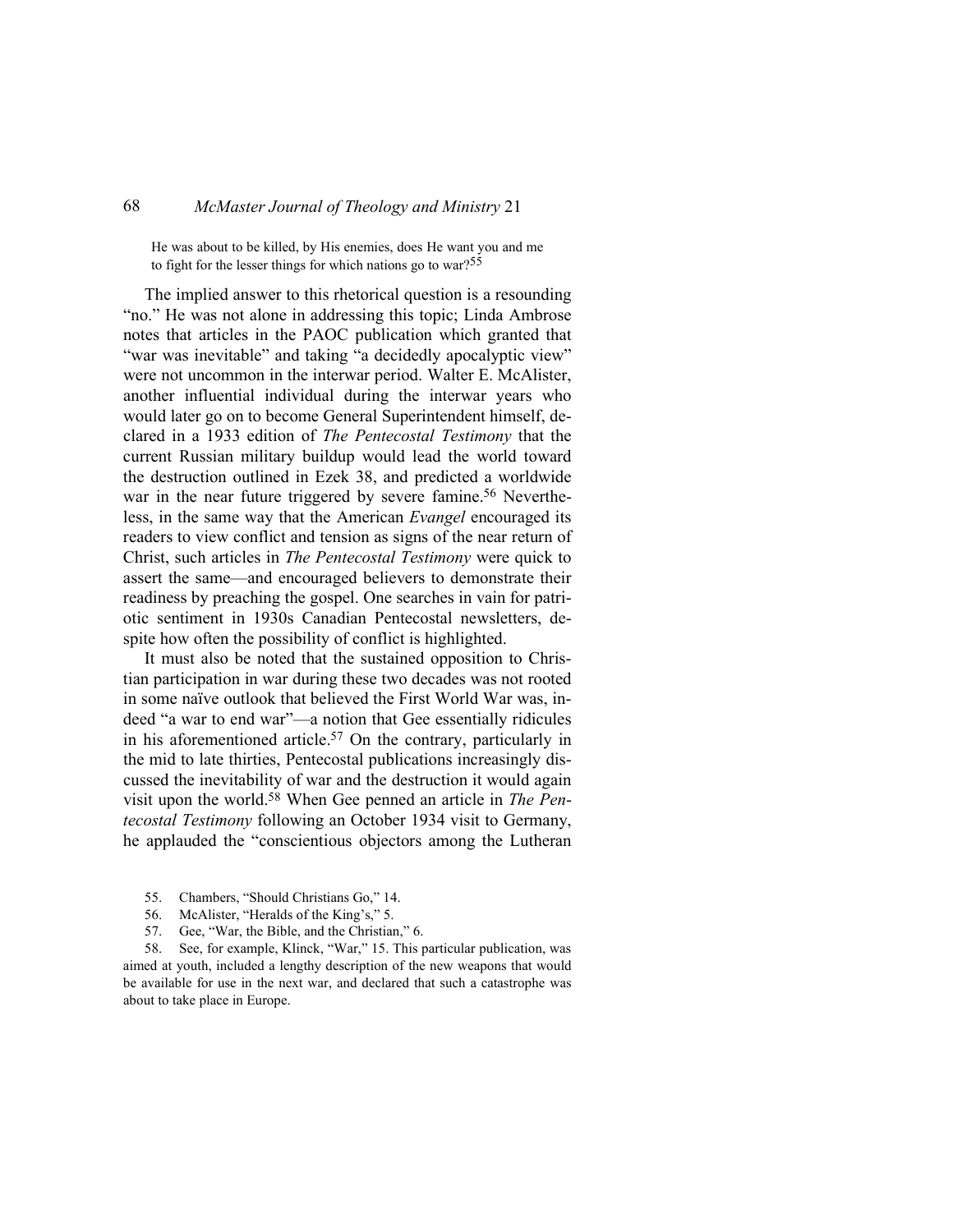pastors" as one of the few obstacles to Adolf Hitler asserting total control over the nation.59 A 1936 edition of *Christ's Ambassador's Herald* contained a brief biography of the *Fuhrer*, decrying his anti-Semitism, his disregard for the Versailles Treaty, and calling on believers to pray for the Jewish people and speak out against their oppression. $60$  Yet, there is not a hint of militaristic sentiment; in fact, in the following month's edition of the same publication, the Roman Catholic Church is blasted on account of its half-hearted calls for peace and accused of actually aiding Benito Mussolini in his invasion of Ethiopia.<sup>61</sup>

Furthermore, while some such as Gee cautioned against hastily identifying Europe's fascist tyrants with the Antichrist,<sup>62</sup> other contributors to *The Pentecostal Testimony* labeled Mussolini a "modern Caesar" and were convinced that the prophecies recorded in Dan 11 were unfolding before their very eyes.63 One looks in vain for any reference to Pentecostals preparing for war, even when references to the nations of the world doing so fill their publications. It seems that in the minds of many, the growing tensions in Europe served as a reminder that believers were not of the world—and that their hope of redemption was drawing near. However, as the situation intensified and the Second World War became all but inevitable, some Pentecostals in Canada began to adopt a more nuanced position on the question of military service—marking the start of an identity crisis of sorts for the relatively young movement.

### *World War II: Pacifism and Conscience*

Twenty-five years after the outbreak of the First World War, the Pentecostal churches in Canada were no longer an informal collection of congregations with no centralized voice. Like their American counterparts, the PAOC reaffirmed its own position on

- 59. Gee, "The Truth about Hitler," 1–2.
- 60. Klinck, "Who is this Hitler," 4–5.
- 61. Klinck, "The Vatican," 16.
- 62. Gee, "The Truth about Hitler," 1.
- 63. Turvey, "Will Egypt Be Next?," 8–9.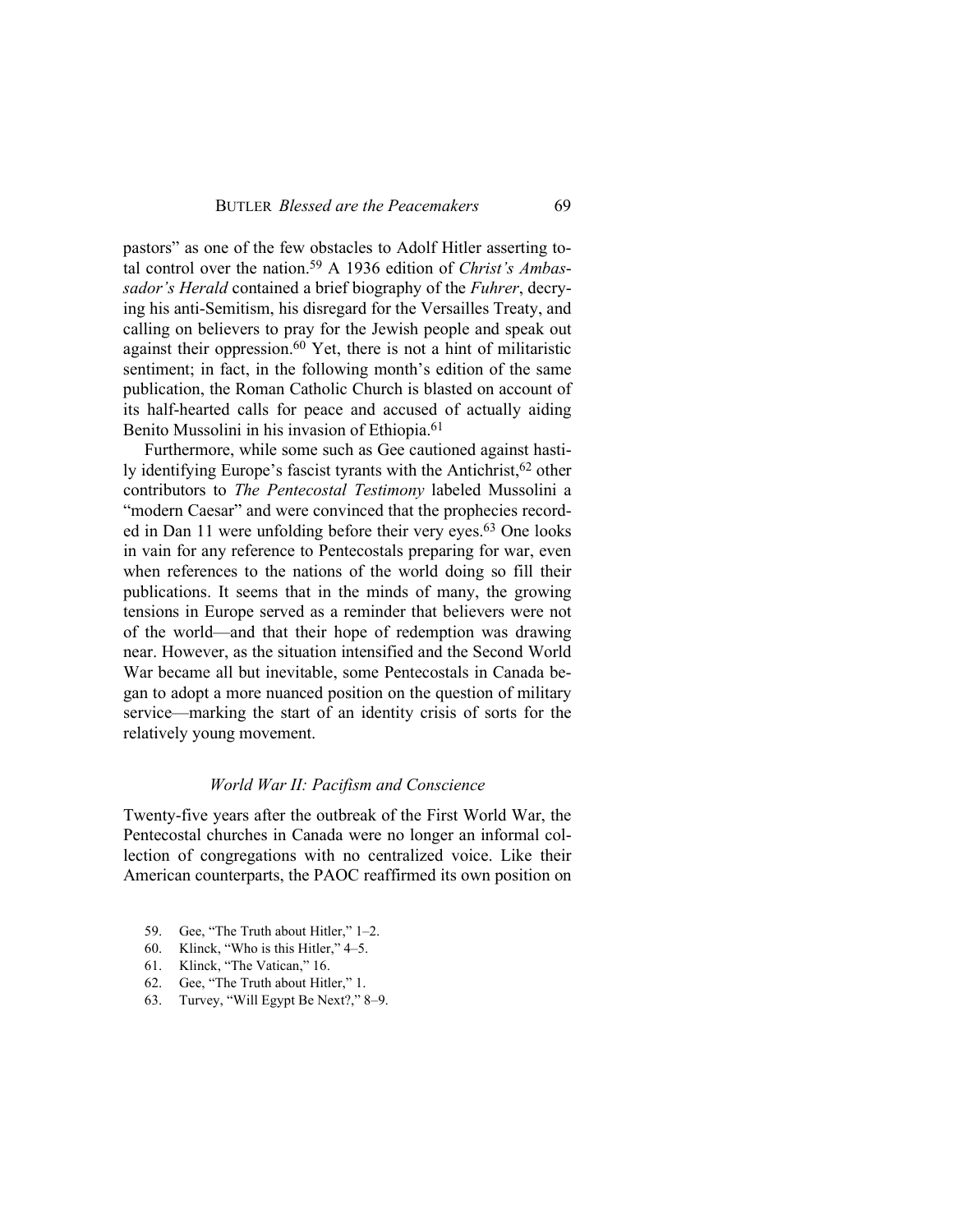conscientious objection in 1939.64 Their statement built its argument on the authority of Scripture, which, as Pentecostals understood it, forbade believers from "shedding blood or taking human life." Once again appealing to New Testament texts that forbid acts of violence and/or murder by followers of Christ, Pentecostal leaders such as Gee argued forcefully that Christians should not be overtaken by patriotism. In his article for *The Pentecostal Testimony* concerning conscientious objection, he outlines five principles that ought to guide those who object to military service. Gee submits that conscientious objectors must refuse service on the basis of moral conviction, not fear of death or injury, nor may believers be involved in arms manufacturing while refusing to serve. He stipulates that the decision must not be based on political concerns and that to protect the witness of the church, conscientious objectors must not appear to be fanatics.65 In short, his is a challenge against hypocrisy and inconsistency; if one refuses to serve, it must be on moral, not pragmatic, grounds. However, is it noteworthy that Gee's article, unlike earlier denominational resolutions and even his own writings, appears to present pacifism as a matter of conscience rather than a moral imperative. Like the PAOC's statement on conscientious objection, Gee does not flatly condemn military service, and the very fact that, in his view, one should object to service only if regulated by certain principles implies the possibility that one may find it consistent with their "principles" to serve in some capacity. While readers may still be tempted to read Gee's article and the PAOC statement as resolutely pacifist, they are remarkably tame when compared with the Assemblies of God official statement on the war. As Althouse notes, while the Canadian statement only affirms the movement's opposition to taking life, the American one rules out military service altogether—perhaps not surprisingly given that this precedent had already been established with the reaction to the First World War.66 While this

- 64. Shuman, "Pentecost and the End," 75.
- 65. Gee, "Conscientious Objection," 10.

66. Althouse, "Canadian Pentecostal Pacifism," 33–34. The author does note that despite subtle differences, neither statement is "anti-state" and both, at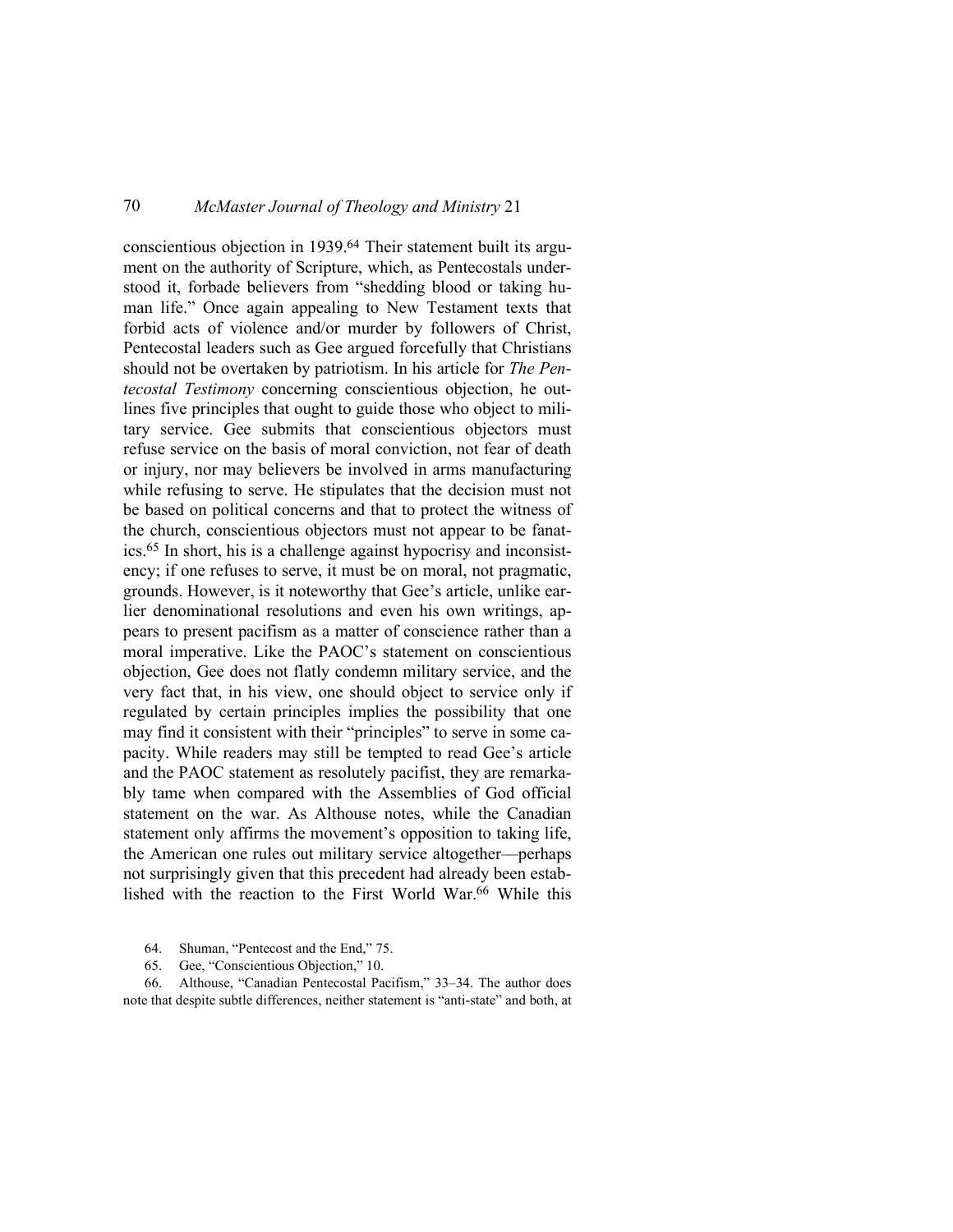could reflect an adjustment due to context—readers of the Canadian publication, after all, would likely have not been as staunchly pacifist as those of the American *Evangel—*Gee's apparent subtle shift away from strict pacifism in such a short time may well serve as a microcosm of the movement at large.

Despite the widespread attitude of conscientious objection that still typified Canadian Pentecostalism at the commencement of the war, it is also crucial to note that it was over the course of this conflict that the attitude of many adherents of the movement began to shift from this position and toward a more neutral—or just war—posture. One of the clearest indicators of change within the denomination may be viewed in *The Pentecostal Testimony*, the same publication which printed Gee's letter outlining principles for conscientious objection, which began to publish letters from Pentecostals in the military. Not only did the testimonies about evangelistic opportunities from these service members add a spiritual element to the conflict, but they eventually helped spread knowledge of the horrific actions of the Axis powers.67 In an even more blatant turn away from the movement's early pacifism, *The Pentecostal Testimony* published the sermon of a British preacher in its January 1941 edition replete with nationalistic sentiment, declaring that the English speaking peoples of the world, "are destined to be His witnesses to the ungodly nations" and that they were "custodians of God's eternal truth."<sup>68</sup> Not only does the appearance of such statements in a Canadian publication prove that British imperialism remained alive and well in the dominion at this time, but also that its influence was beginning to outweigh that of the movement's earlier conviction concerning war. The editor of the paper, D. N. Buntain, concluded concerning military service in one 1939 edition that:

It is not for any church or individual to dictate at this time, but to leave every individual to be guided by the Word of God and his own conscience. Let every man go to his knees and his Bible and be

least in theory, do leave open the possibility of non-combat roles in the military.

67. Althouse, "Canadian Pentecostal Pacifism," 38–39.

68. Morgan, "What is Britain's Destiny?," 12.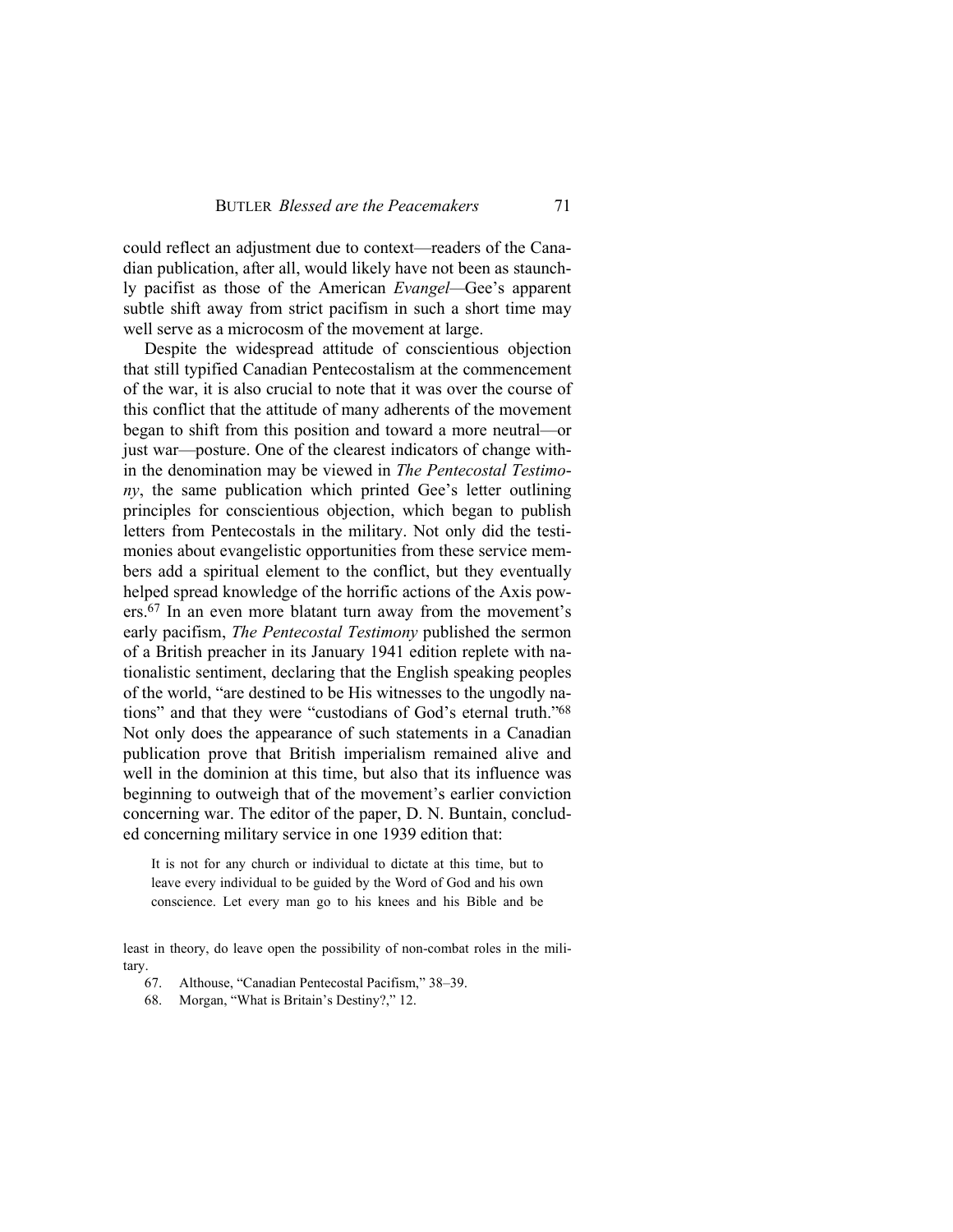honest and true . . . If the call of the Empire becomes so insistent that he must decide, there are non-combatant units as the production units, the transport units, the hospital units, etc., where he can offer himself. On the other hand, if the believer feels that he should enlist in the standing army in any capacity, let the church keep silent. Let each person be guided in their own soul.<sup>69</sup>

Thus, if the witness of the denominational publication indicates anything, the war clearly marked a move from straightforward objection to a place of neutrality whereby military service was viewed as a matter of conscience. It also highlights a degree of tension within the movement's leadership. How could the editor of such a publication make this statement in the same general time frame that his denomination released a statement declaring themselves to be objectors? Newsletters such as *The Pentecostal Testimony* are particularly noteworthy in that they not only seem to push back against the established consensus early on in the war but also printed testimonies and columns during the war that implicitly highlighted some of the potential benefits of its adherents serving in the military. Celebrating the opportunities for evangelism that were presented in the armed forces, their newsletters highlight yet another possible catalyst for the decline in pacifism among Canadian Pentecostals: the primacy of missions. Pentecostalism has, from its infancy, emphasized evangelism more so than pacifism. Therefore, it appears that when military service came to be viewed as an evangelistic opportunity, reaching the lost took primacy over the commitment to nonviolence. As Althouse notes, many came to see the conflict as a means by which God could use his people to reach the world, further explaining that:

Pentecostal pacifism declined for theological and sociological reasons. Pentecostals have always had a strong emphasis on missions. Moreover, pacifism was always second to missions and charismata . . . with a military mission endeavor involving Pentecostals in the

69. Buntain, "The Pentecostal Movement," 3, cited in Dempster, "The Canada—Britain–USA," 14.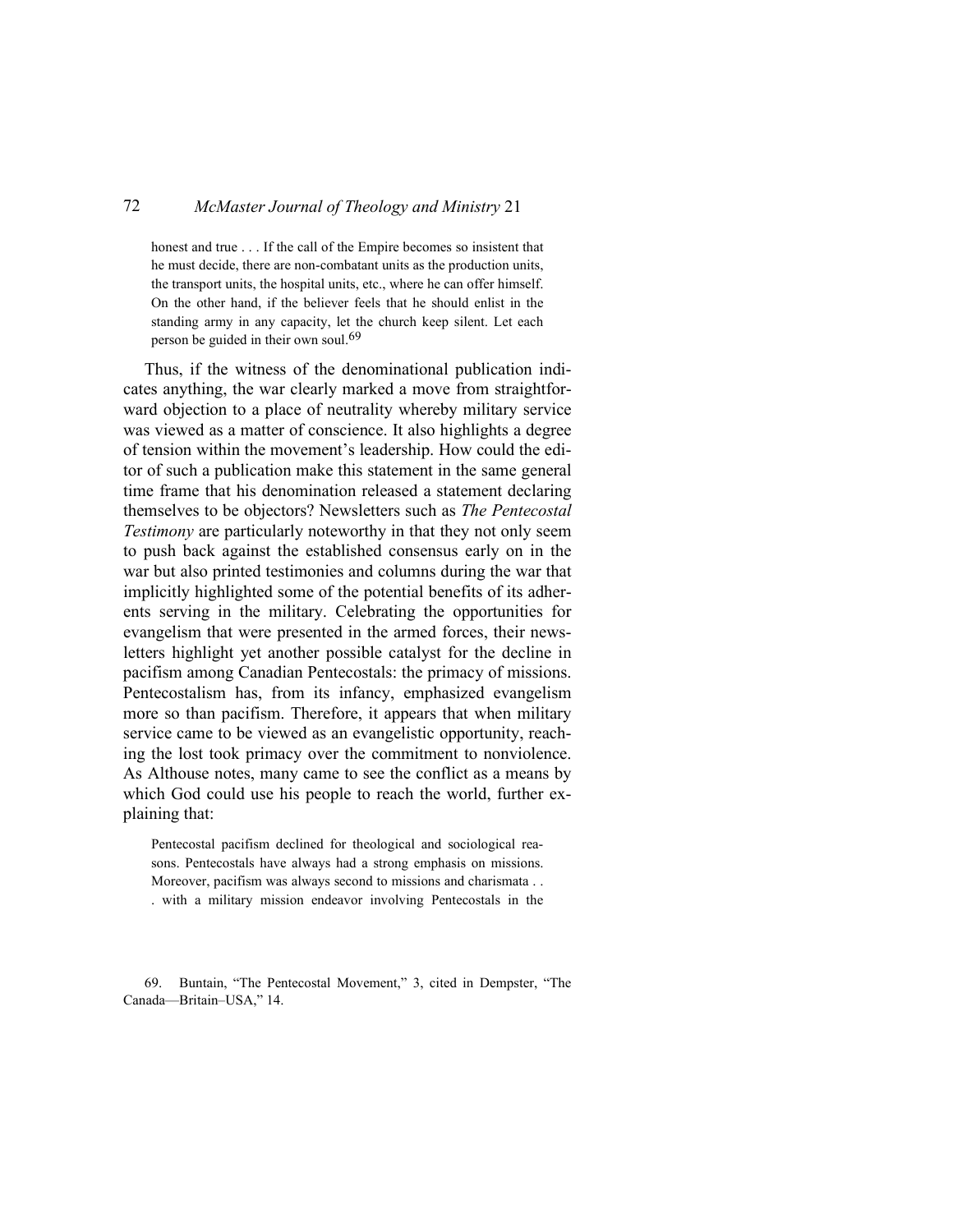armed forces, the army became a mission field. Since then, more Pentecostals have entered the military with the intent to proselytize.<sup>70</sup>

What might be summarized, then, is that Pentecostals shifted away from their pacifist roots in no small part due to the logical implication, as they saw it, of even deeper concerns within their movement. Though pacifism may have been integral enough for the 1928 General Conference to include it in their *Statement of Fundamental and Essential Truths,* it simply was not the movement's *raison d'etre* in the way that missions clearly was.

A case in point on this topic can be observed in the case of bible college students. Unsurprisingly, military service proved to be a vital topic of conversation among college students at the time,71 with Western Bible College in Winnipeg as a flashpoint for controversy. Along with the war came the conscription of young men, including students of the College; Reverend J. E. Purdie, then the college's principal, lobbied his PAOC colleagues to join him in fighting for his students to be allowed to remain in school after one had been drafted.72 Neither he nor the student in question was a pacifist;<sup>73</sup> quite the contrary, he expressed full support for the allied powers, and referred to Hitler's ideology as demonic.74 Rather, Purdie was concerned that his conscription would mean the loss of a promising minister to proclaim the soon return of Christ, which Purdie viewed as a higher obligation; his focus was on an eschatological vision, not cultural engagement. Hoping that Pentecostalism would no longer be seen as a fringe movement, but rather in the same category as the Catholics or other Protestants, when Purdie made the case to Canadian authorities that his students ought to be given exemption from service<sup>75</sup> he argued that doing so would allow them to train chaplains for the military. Yet, Pentecostals' ability to provide chaplaincy services was deemed negligible; even with the

- 70. Althouse, "Canadian Pentecostal Pacifism," 38–39.
- 71. Ambrose, "On the Edge," 215.
- 72. Ambrose, "On the Edge," 218.
- 73. See Ambrose, "On the Edge," 218.
- 74. Ambrose, "On the Edge," 222.
- 75. Ambrose, "On the Edge," 226.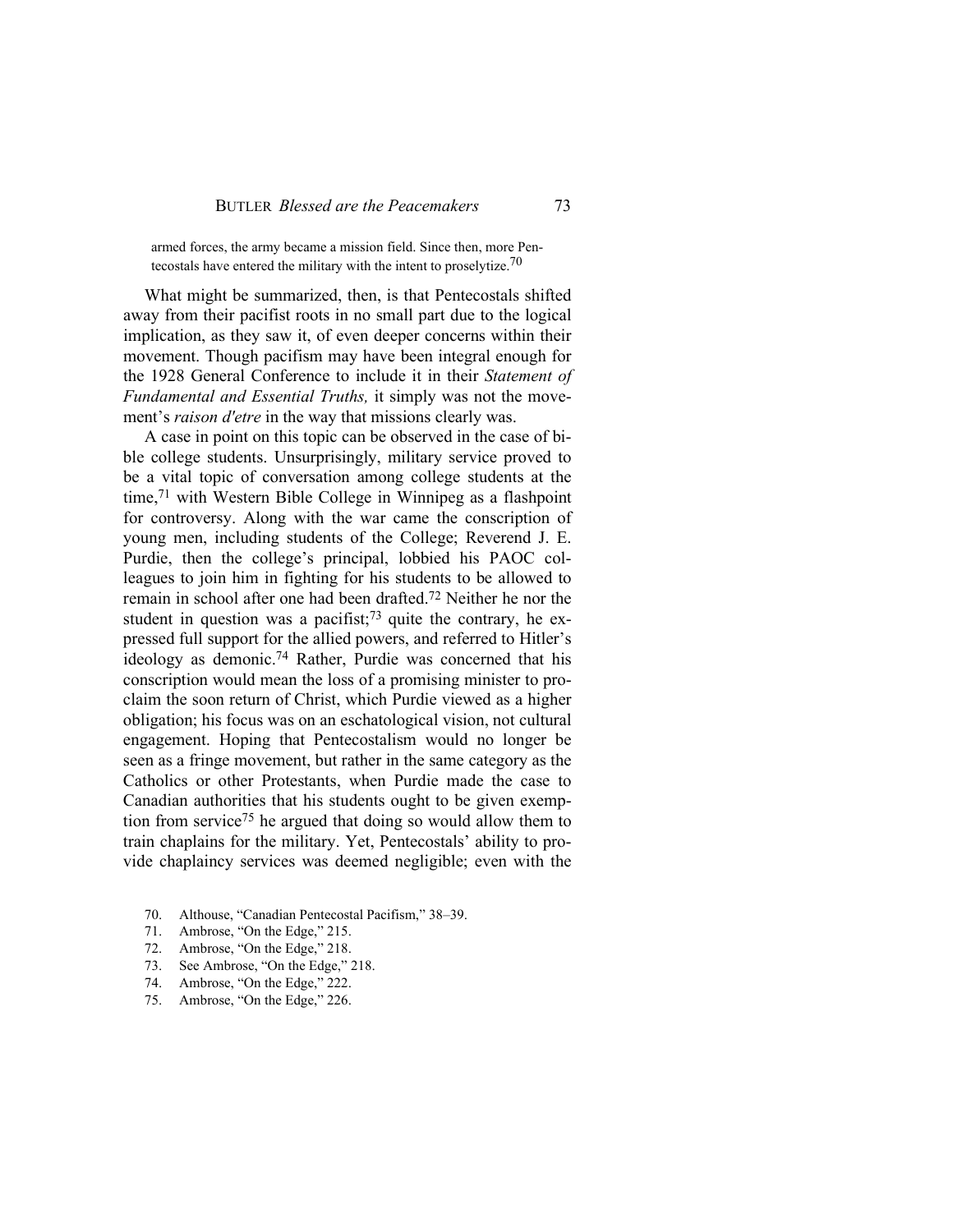changes that began to take place very few adherents served. Thus, it should not be shocking that Purdie found little favor with the authorities of the time. What is surprising, however, is Purdie also did not find strong support in the denomination as he almost certainly would have had in the First World War had he tried to find a means by which his students might avoid armed combat.

The 1941 General Superintendent D. N. Buntain—formerly the editor of *The Pentecostal Testimony—*took a more nuanced approach to the issue than his predecessor, George Chambers, who was a former Mennonite and staunch pacifist.<sup>76</sup> Assuming a posture that would likely have been anathema to Chambers, Buntain contended that young Pentecostals conscripts could use the occasion to spread the gospel. While not condemning conscientious objection, his stance is a marked change from that of Chambers. Moreover, in a 1945 correspondence between then General Superintendent, C. M. Wortman, and Reverend W. J. Taylor concerning the ordination of military-aged men, Wortman notably does not make any statement indicating Pentecostal men should not serve—implicitly treating it as a matter of conscience, not a matter on which to impose a blanket standard.77 On the contrary, he states that he would not want to appeal for a military exemption for Pentecostal students training for ministry. It appears that, in a sense, the very thing that had prompted many first-generation Pentecostals to refuse military service ended up being the thing that pushed some in the next generation to allow it: a belief in the imminent return of Christ, and the consequential need for spreading the gospel. Though ironic, this view gained considerable traction over the course of the war.

### *The End of The War, The End of a Distinctive?*

Just as the movement in Canada was more tempered in its pacifism early on than in the United States, so too the Canadian shift away from this position was quite subtle and gradual. That said,

- 76. Ambrose, "On the Edge," 221.
- 77. Wortman, "Christian Greetings."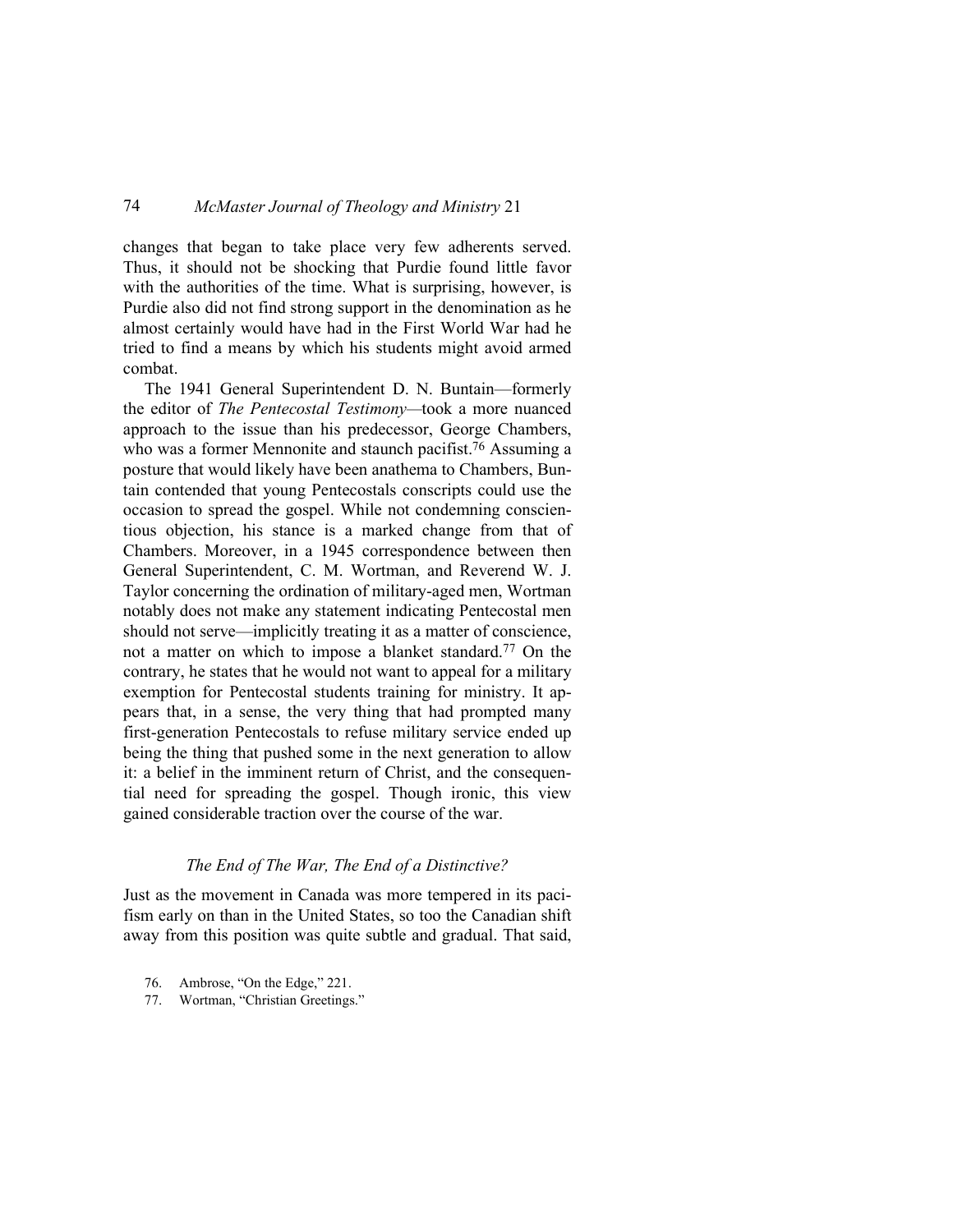it would be difficult to argue against the position that the Second World War proved to be a notable turning point based on PAOC literature. Perhaps the shift was inevitable; as the denomination grew and attracted converts from various Christian backgrounds, such individuals were bound to bring with them their own assumptions regarding war.<sup>78</sup> By the 1940s, when the denomination's attitude toward the subject began to shift, adherents included former Presbyterians, Anglicans, and others who were drawn to the more central doctrines of Pentecostalism, such as Spirit baptism, than to the finer distinctives of the movement like nonviolence.79 It is not too surprising, then, that the relatively more peripheral teaching of pacifism faded into the background—especially when the influx of such converts from denominations with non-pacifist positions on war coincided with a major global crisis.

However, there could be an even deeper reason. While some Pentecostal scholars like Shuman see nonviolence as the proper scriptural response to war and advocate a return to it, Canadian scholar Peter Althouse argues that part of the reason that Pentecostals in his country moved away from pacifism is that the New Testament nowhere explicitly prohibits military participation.<sup>80</sup> While first-generation Pentecostals by and large took the New Testament's prohibition of killing as a prohibition of armed combat, the Bible also calls on believers to obey the governing authorities. Althouse, then, labels "inevitable" the emergence of a Pentecostal debate concerning whether war and killing were in fact the same thing—with many answering in the negative, thereby justifying military service.81 Moreover, while early

78. Ambrose, "On the Edge," 219.

79. See Ambrose, "On the Edge," 219–20. The author notes "Diversity continued to be a defining feature of the movement and in 1943 Principal Purdie pointed out that the students who had studied at Western Bible College came from over 25 different countries and at least 23 different church backgrounds including Mennonite, Catholic, Baptist, Holiness Movement, and many more."

80. Althouse, "Canadian Pentecostal Pacifism," 40–41.

81. Allin, "Christianity and War," 4, cited in Althouse, "Canadian Pentecostal Pacifism," 40.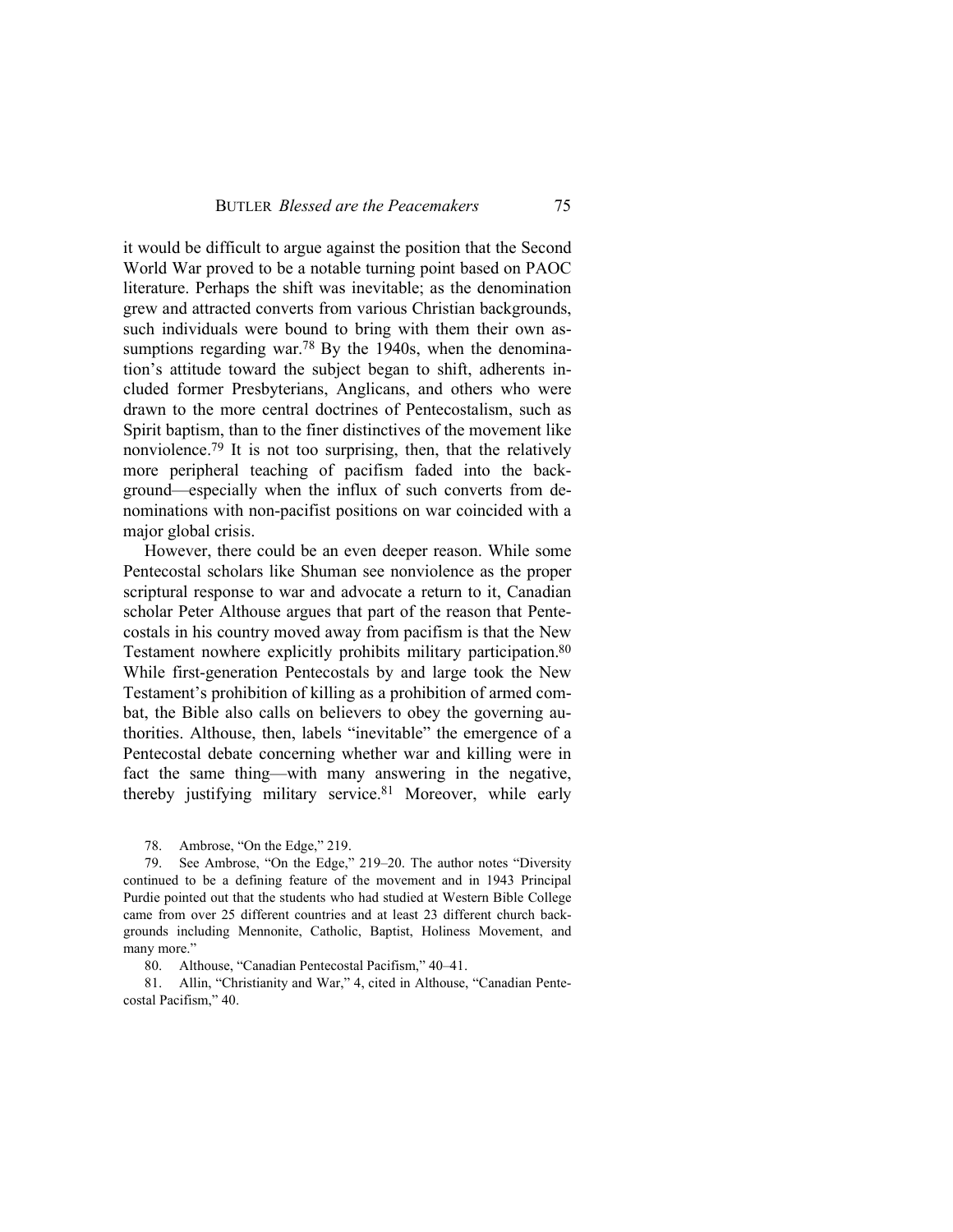Pentecostals wished to avoid entanglement in the affairs of the world and thereby adopted a position of conscientious objection, during the Second World War it became clear that to object to military service was actually a far more politically charged stance than simply remaining neutral.82 To openly criticize military involvement in the war was to "jeopardize the universal, Pentecostal message" by making it appear politically charged, whether this was the intent or not. In short, while the reasons for this shift in stance are multiple, and indeed quite complex, what seems clear is the movement's initial pacifist conviction proved no match when in conflict with the Pentecostal zeal for evangelism. Ultimately, this zeal helped bring members from virtually every Christian tradition into the Pentecostal fold including individuals who did not share their position on conscientious objection and thus, contributed to this notable change in the movement's outlook.

### *Bibliography*

- Alexander, Paul N., ed. *Pentecostals and Nonviolence: Reclaiming a Heritage*. Pentecostals, Peacemaking, and Social Justice 5. Eugene, OR: Pickwick, 2012.
- Allin, A. E. "Christianity and War." *The Pentecostal Testimony* 21 (July 1940) 4.
- Althouse, Peter. "Canadian Pentecostal Pacifism." *Eastern Journal of Practical Theology* 4 (1990) 32–43.
- Ambrose, Linda M. "On the Edge of War and Society: Canadian Pentecostal Bible School Students in the 1940s." *Journal of the Canadian Historical Association* 24 (2013) 215–47.
- Bartleman, Frank. "Christian Citizenship." Los Angeles: [n.p.], 1922.
	- 82. Althouse, "Canadian Pentecostal Pacifism," 41.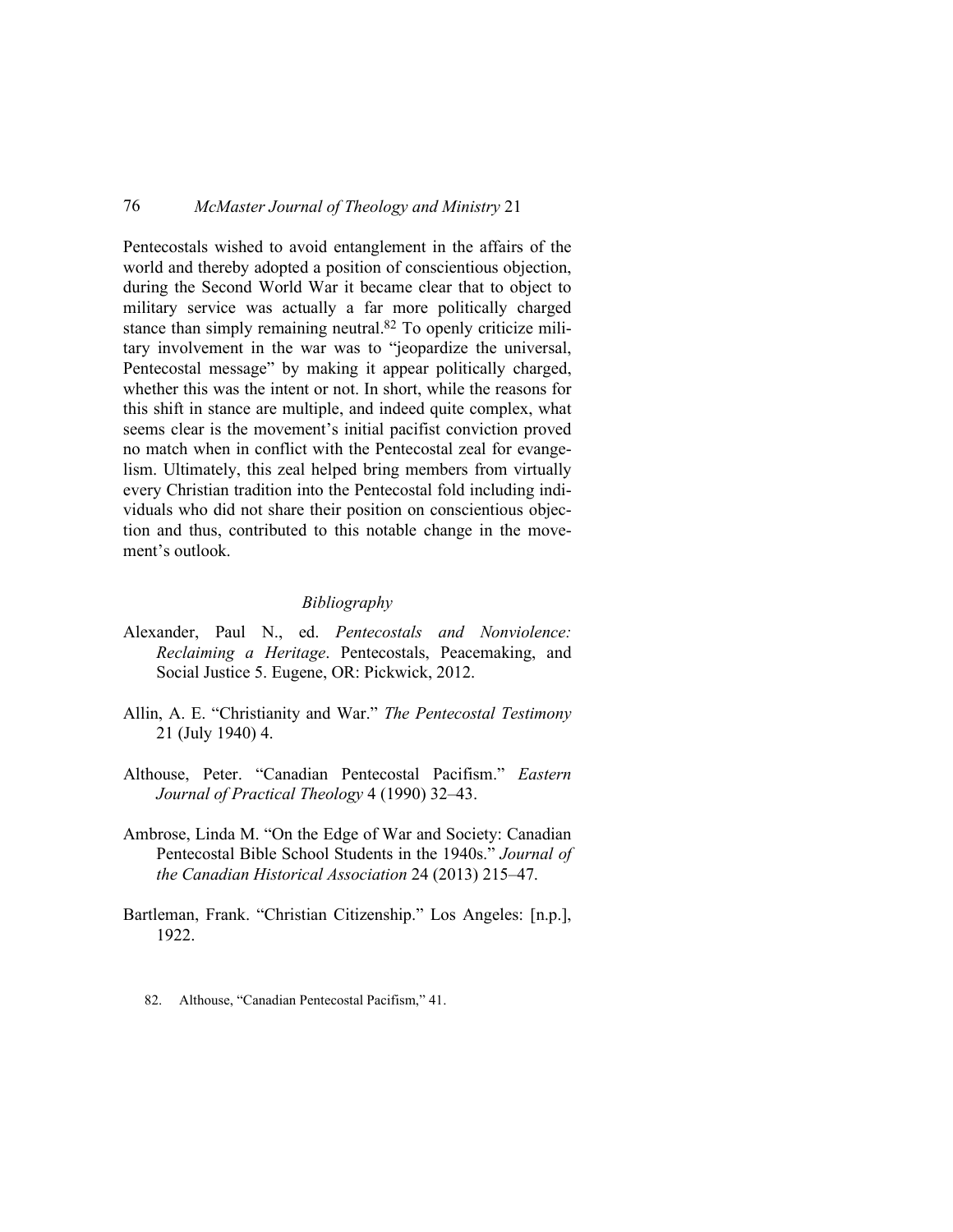———. "War and the Christian." *Word and Work* (1915) 4–5.

- Beaman, Jay. *Pentecostal Pacifism: The Origin, Development, and Rejection of Pacific Belief among the Pentecostals*. Eugene, OR: Wipf & Stock, 2009.
- Berger, Carl. *The Sense of Power: Studies in the Ideas of Canadian Imperialism, 1867–1914*. 3rd ed. Toronto: University of Toronto Press, 2013.
- Buntain, E. N. "The Pentecostal Movement and War." *The Pentecostal Testimony* (2 October 1939) 3.
- Canada Department of Justice, "Military Service Act, 1917: Important Notice." Acts of the Parliament of Canada 1917 (May 1918). https://www.torontopubliclibrary.ca/detail.jsp ?R=DC-1918ACTVS.
- *Canadian Pentecostal Testimony*. "The Paper." December 1920.
- Chambers, G. A. *50 Years in the Service of the King, 1907–1957*. Toronto: Full Gospel, 1960.
	- ———. "Should Christians Go to War?" *The Pentecostal Testimony* (November 1935) 14.
- "Combined Minutes of the General Council of the Assemblies of God, Held at Hot Springs, Arkansas, April 2–12, 1914." Findlay, OH: Gospel Publishing House, 1914.
- *Combined Minutes of the General Council of The Assemblies of God*. St. Louis: [n.p.], 1916.
- Crouse, Eric. "Canada's Salvation Army and the War: The War Cry, Soul Saving, and the South African War." In *Empire from the Margins: Religious Minorities in Canada and the South African War*, edited by Gordon L. Heath, 85–99.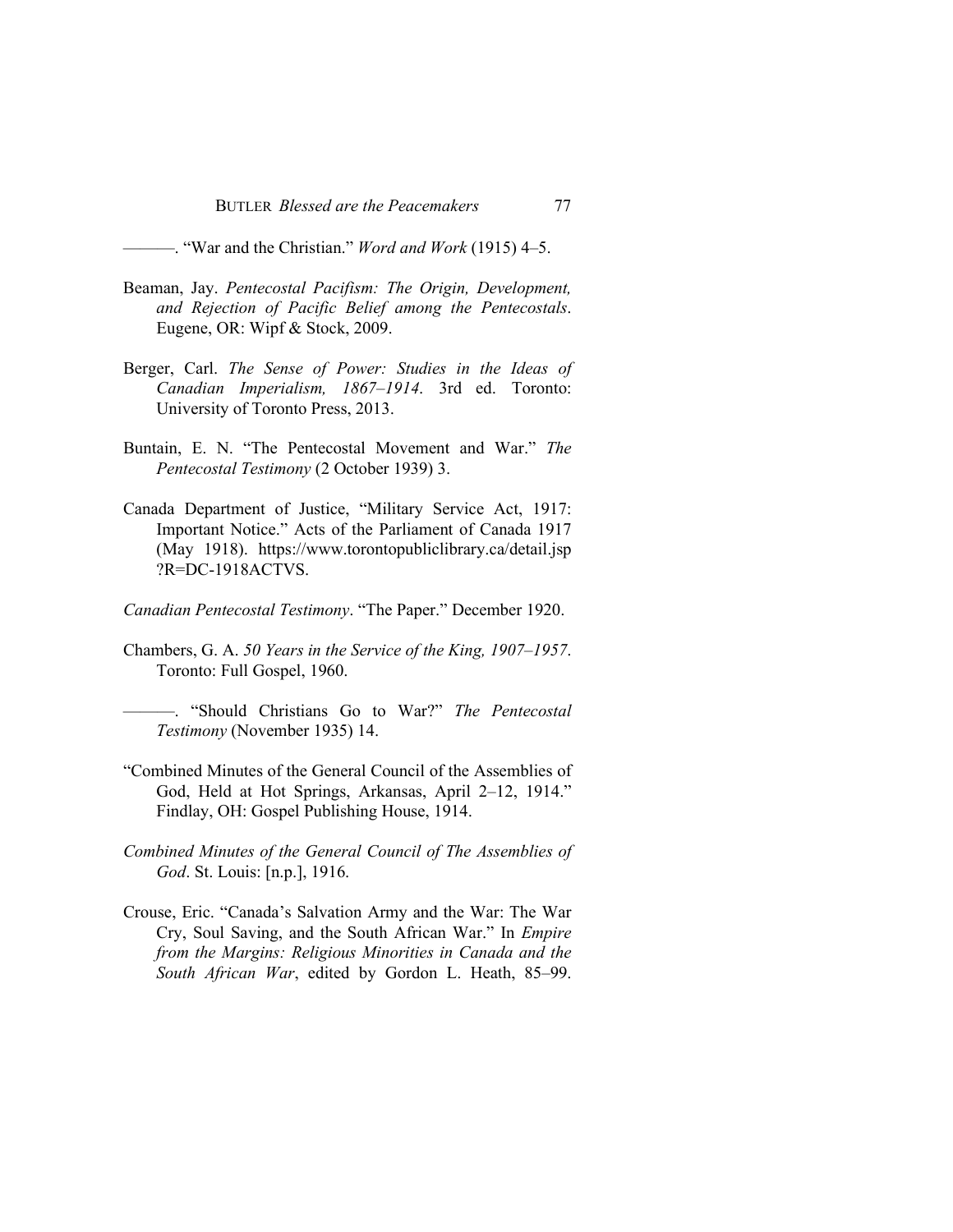McMaster General Studies Series 11. Eugene, OR: Pickwick, 2017.

- Davidson, Melissa. "The Anglican Church and the Great War." In *Canadian Churches and the First World War*, edited by Gordon L. Heath, 152–69. McMaster General Series 4. Eugene, OR: Pickwick, 2014.
- Dayton, Donald W. *An Historical Survey of Attitudes Toward War and Peace Within the American Holiness Movement*. Winona Lake, IN: The Seminar, 1973.
- Dempster, Murray W. "The Canada—Britain—USA Triad: Canadian Pentecostal Pacifism in WWI and WWII." *Canadian Journal of Pentecostal-Charismatic Christianity* 4 (2013) 1–26.
	- ———. "'Crossing Borders': Arguments Used by Early American Pentecostals in Support of the Global Character of Pacifism." *Journal of the European Pentecostal Theological Association* 10.2 (1991) 63–80.
- Gee, Donald. "Conscientious Objection." *The Pentecostal Testimony* 1 (15 February 1940) 10.
	- ———. "The Truth About Hitler and Germany." *The Pentecostal Testimony* 2 (February 1935) 1–2.
- ———. "War, the Bible, and the Christian." *The Pentecostal Evangel* (8 November 1930) 6–7.
- Hauerwas, Stanley. "Foreword." In *Pentecostals and Nonviolence: Reclaiming a Heritage*, edited by Paul N. Alexander, xiii–xv. Pentecostals, Peacemaking, and Social Justice 5. Eugene, OR: Pickwick, 2012.
- Haykin, Michael A. G., and Ian Hugh Clary. "'O God of Battles': The Canadian Baptist Experience of the Great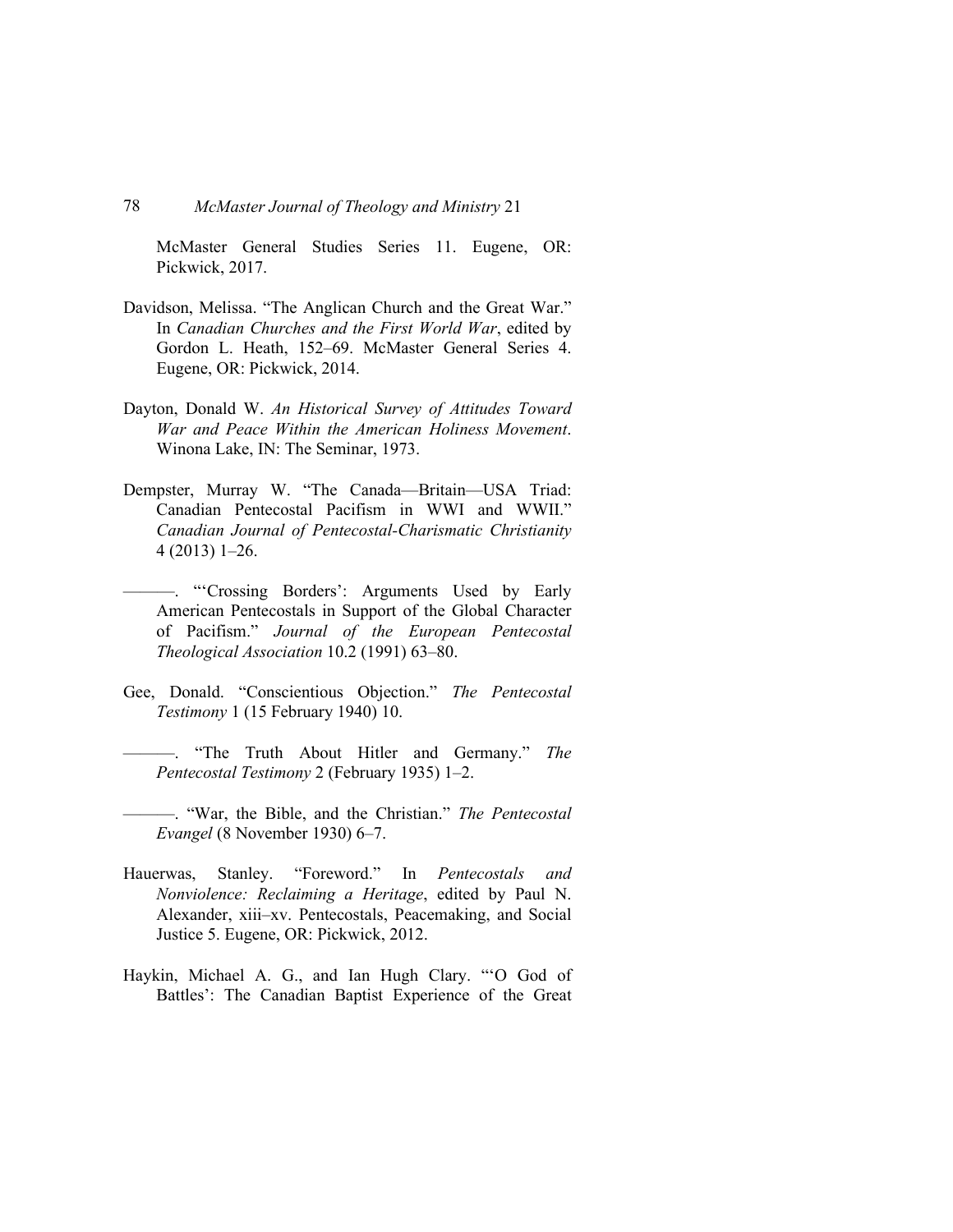War." In *Canadian Churches and the First World War*, edited by Gordon L. Heath, 170–96. McMaster General Series 4. Eugene, OR: Pickwick, 2014.

- Heath, Gordon L. "American Churches and the First World War: An Introduction." In *American Churches and the First World War*, edited by Gordon L. Heath, 1–14. McMaster Divinity College General Series 7. Eugene, OR: Pickwick, 2016.
- ———. "Canadian Churches and War: An Introductory Essay and Annotated Bibliography." *McMaster Journal of Theology and Ministry* 12 (2010–2011) 61–124.
- Klinck, Otto J. "The Vatican and The Sword." *Christ's Ambassadors Herald* 9.6 (June 1936) 16.
- ———. "War." *Christ's Ambassadors Herald* 9.11 (November 1935) 15.
- ———. "Who is this Hitler Who Defies the World?" *Christ's Ambassadors Herald* 9 (May 1936) 4–5.
- McAlister, Walter E. "Heralds of the King's Return." *The Pentecostal Testimony* 5 (June 1933) 5.
- McCutcheon, M. F., et al. *The Christian and War: An Appeal*. Toronto: McClelland & Stewart, 1926.
- Miller, Carman. "Writing Religious Minorities into Canada's South African War, 1899–1902." In *Empire from the Margins: Religious Minorities in Canada and the South African War*, edited by Gordon L. Heath, 16–35. McMaster General Studies Series 11. Eugene, OR: Pickwick, 2017.
- Miller, Thomas William. *Canadian Pentecostals: A History of the Pentecostal Assemblies of Canada*. Mississauga, ON: Full Gospel, 1994.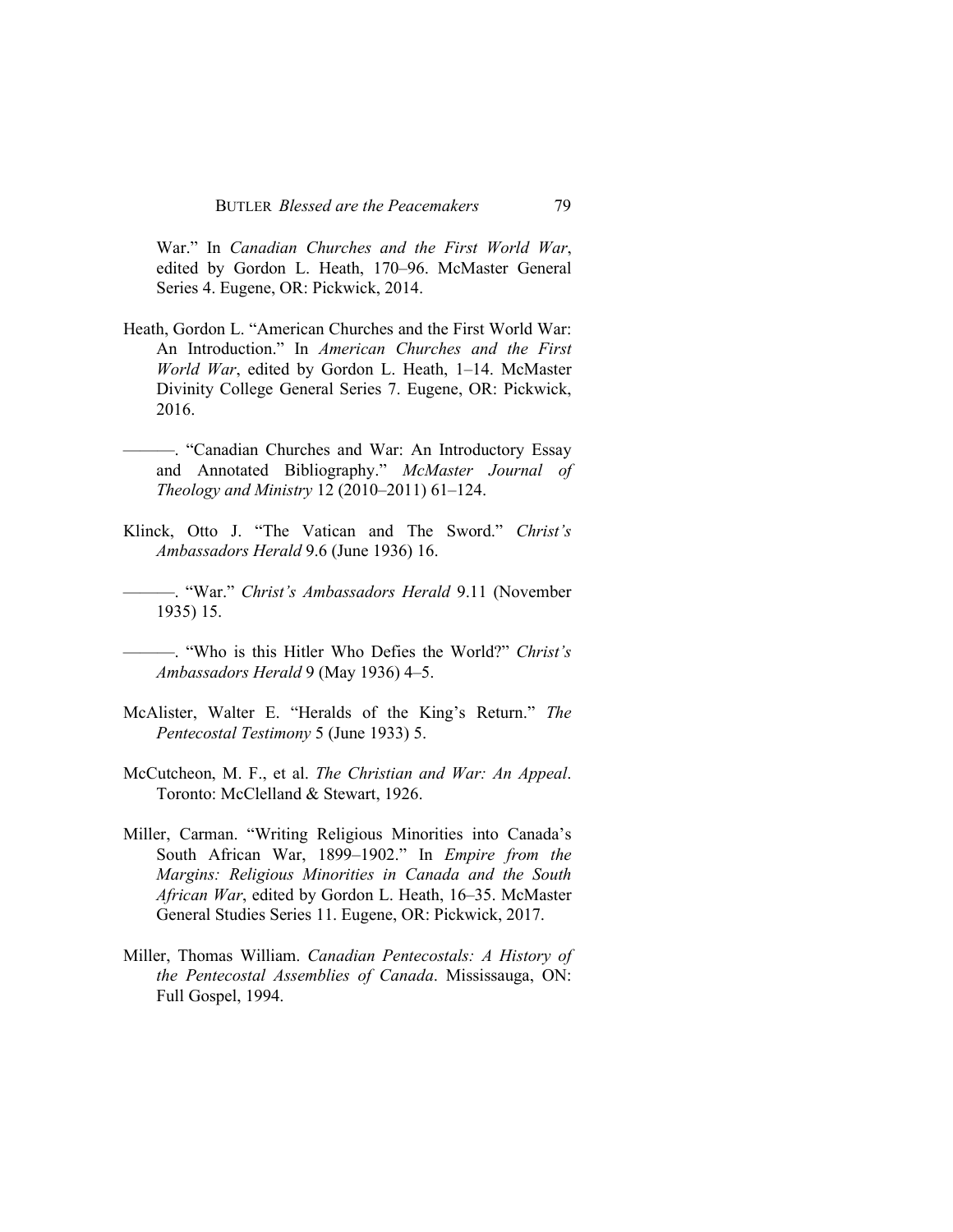- "Minutes of the Pentecostal Assemblies of Canada." November 25–28, 1919. The Pentecostal Assemblies of Canada Archives, Mississauga, ON, Canada.
- Morgan, J. J. "What is Britain's Destiny?" *The Pentecostal Testimony* (January 1941) 12.
- *The Pentecostal Evangel.* "The Gospel in Foreign Lands." 8 November 1930.
- ———*.* "Will Anti-Christ Rise in Rome?" 4 February 1933.
- *The Pentecostal Testimony*. "A Statement of Fundamental Truths Approved by the Pentecostal Assemblies of Canada." (October 1928).
- Penton, M. James. "Wells, David." In *Dictionary of Canadian Biography*. Vol. 14. Toronto: University of Toronto/ Université Laval, 2003, http://www.biographi.ca/en/bio/ wells\_david\_14E.html.
- Robeck, Cecil M. Jr. "Bartleman, Frank." In *The New International Dictionary of Pentecostal and Charismatic Movements*, edited by Stanley M. Burgess, 366. Rev. ed. Grand Rapids: Zondervan, 2002.
- Shuman, Joel. "Pentecost and the End of Patriotism: A Call for The Restoration of Pacifism Among Pentecostal Christians." *Journal of Pentecostal Theology* 4 (1996) 70– 96.
- Socknat, Thomas. "Conscientious Objectors in the Context of Canadian Peace Movements." *Journal of Mennonite Studies*  25 (2007) 61–74.
- Turvey, A. J. "Will Egypt Be Next?" *The Pentecostal Testimony* (June 1936) 8–9.